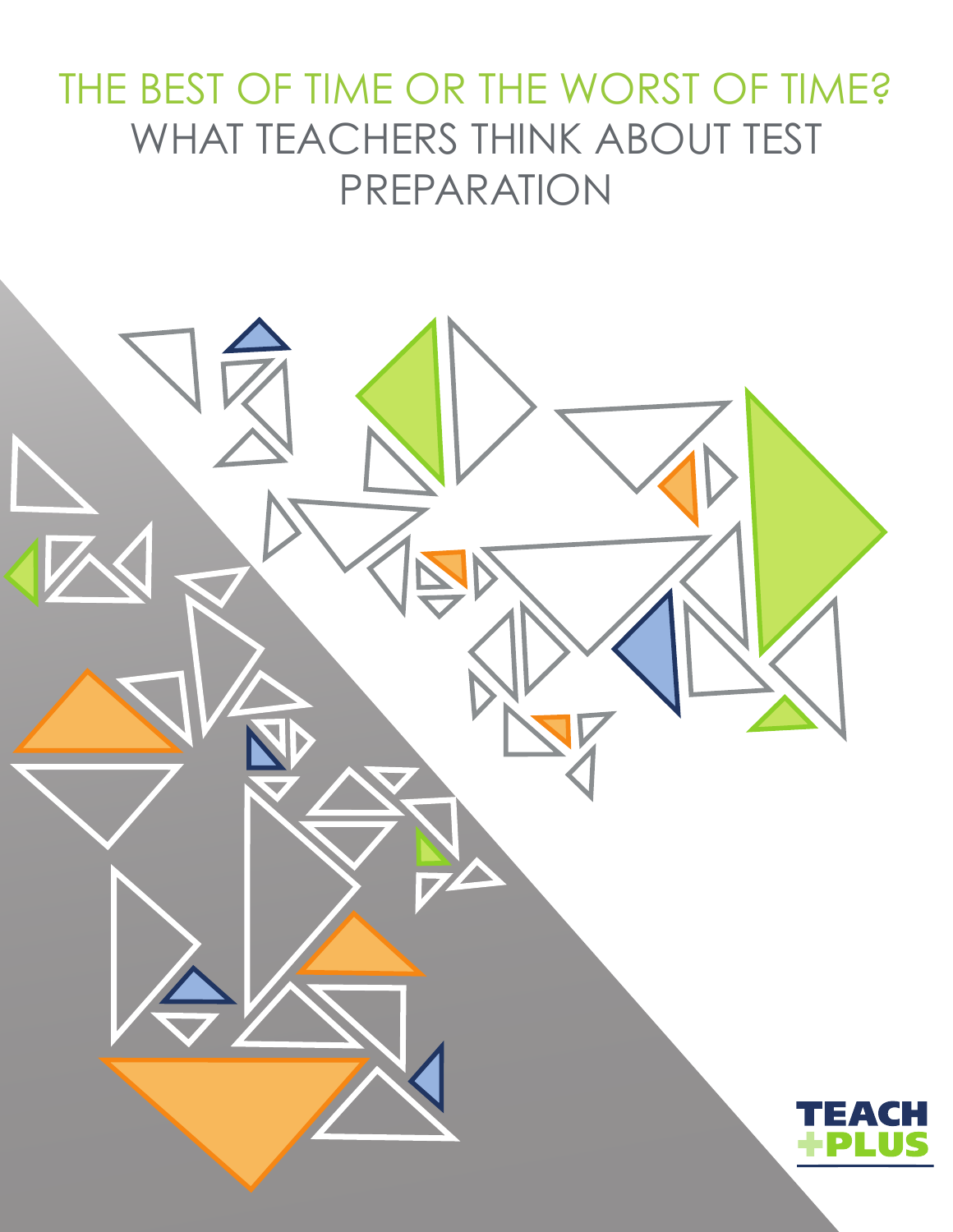Spring 2016 Copyright 2016, Teach Plus All rights reserved

### AUTHORS

Mark Teoh, Jon Alfuth, Bootsie Battle-Holt, Jessica Levknecht, Paige Nilson, Joy Singleton-Stevens, Susan Volbrecht, and Jennifer Kress

## **ABOUT THE AUTHORS**

Jon Alfuth is a high school speech and debate teacher and school administrator in Memphis, TN. Bootsie Battle-Holt is a National Board Certified middle school math teacher in the Los Angeles Unified School District in Los Angeles, CA. Jessica Levknecht is a high school Latin teacher in the District of Columbia Public Schools in Washington, D.C. Paige Nilson is a National Board Certified first grade inclusion teacher in Chicago, IL. Joy Singleton-Stevens, Ed.D., is a National Board Certified first and second grade teacher in Shelby County Schools in Memphis, TN. Susan Volbrecht is an Academic Interventionist, first to eighth grades, in Chicago, IL.

Teach Plus Mark Teoh, Ed.D., is Director of Knowledge and Research Jennifer Kress is Research Coordinator

### **ACKNOWLEDGEMENTS**

The authors wish to thank Susan Moore Johnson, Morgan Polikoff, and Judy Wurtzel for reviewing early versions of this report.

In addition, we thank several Teach Plus staff who contributed to the development and design of this study, including Anya Grottel-Brown, Alice Johnson Cain, Celine Coggins, Josh Kaufmann, Zach Newirth, Jessica Price, Steve Robinson, and Will Wiggins.

Finally, we want to thank the nearly 400 teachers who provided their perspectives and experiences that were used in this study.

# **ABOUT TEACH PLUS**

The mission of Teach Plus is to empower excellent, experienced teachers to take leadership over key policy and practice issues that affect their students' success.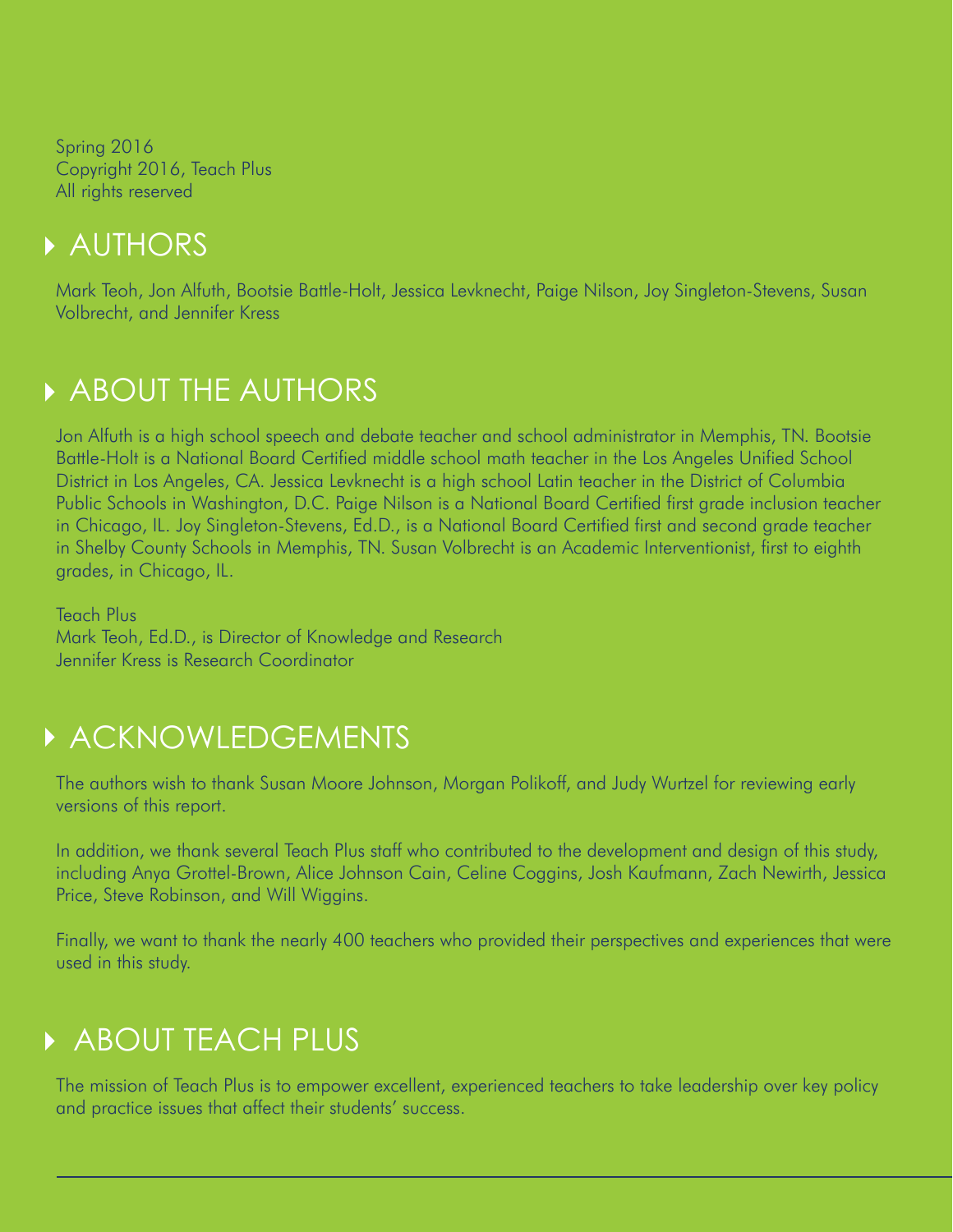#### If is preparing students to take tests a bad thing? Or is there a difference in how and what teachers do to prepare their students for tests – and does this affect whether teachers think it's time well spent?

Most people think of test prep as one monolithic iceberg of time, not valued by teachers and detrimental to instruction. But teachers use 'test prep' to refer to lots of different things – on one end of the spectrum, there are narrow test-focused activities like practice-test drilling or motivational pep rallies; on the other end, there are strong teaching strategies like workshops on improving writing with evidence or challenge activities to help students master specific standards. We first categorized the different activities – 17 in all – that teachers commonly use as part of their test prep. Was the activity used to support curriculum, develop a skill, or motivate students? We then took a close look at each activity, with an eye to time and, importantly, to quality. The result is a first-of-its-kind framework that hones in on what teachers find valuable in the variety of activities that make up test preparation.

We started our study with the simple question: what do teachers across our national network think of test prep? What we learned was that the prevailing narrative in education, that teachers are overwhelmed and overburdened by the amount of test preparation, only tells half the story. More than half of the teachers in our study told us that they were spending too much time on test prep. Almost as many, or slightly less than half, believed that the amount of time was about right. How the teachers measured time came down to three important 'A's': alignment, autonomy, and activities. The teachers in our study confirmed what we at Teach Plus have learned from previous research and from speaking with thousands of teachers over the past five years: that alignment between assessments and curriculum, access to highly-valued activities, and the autonomy to choose what's right for students all contribute to how teachers perceive the value of activities they use to prepare their students for tests, and are all factors that can be changed to reduce wasted time and increase valued instructional time.

The topic of testing is perennial and polarizing in American education, never more so than during the spring testing time. This year, we have a new opportunity to get testing right: Provisions of the new Every Student Succeeds Act (ESSA) include explicit support and funding for states that want to conduct audits of state and district assessments to reduce unnecessary and redundant testing. Thanks to Teach Plus teachers' successful advocacy, ESSA includes a provision that requires assessment audits to include the amount of instructional time spent on test preparation. In states that choose to conduct these audits, the review of assessments will include a thorough review of activities that teachers use to prepare their students for tests. I hope to see teachers at the table in every state in the nation, working with district and state policymakers to make sure that bad tests are eliminated and quality tests remain.

Celine Coggins CEO and Founder Teach Plus

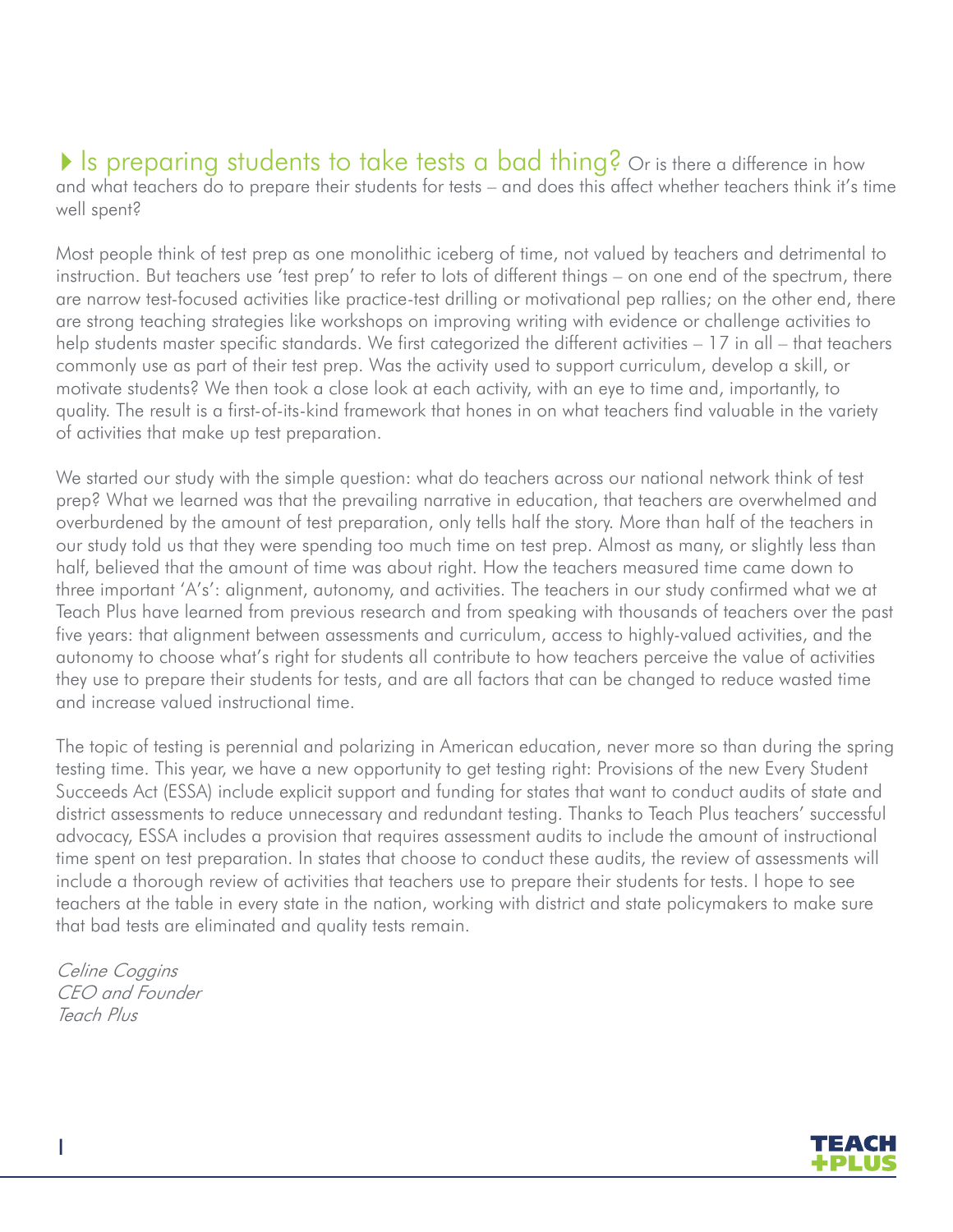# THE BEST OF TIME OR THE WORST OF TIME? WHAT TEACHERS THINK ABOUT TEST PREPARATION

#### **FINDING #1: Time**

More than half of the teachers believe that the amount of test prep is too much and almost half believe that it's about right — and that perception hinges on a number of factors.

#### **FINDING #2: Alignment**

Teachers are more likely to believe that the amount of test prep is right when tests are aligned to curriculum.

#### **FINDING #3: Autonomy**

The amount of decision-making ability teachers have when preparing their students for tests affects whether they think there is too much test prep or the amount of time is about right.

#### **FINDING #4: Activities**

Teachers who say that the amount of test prep is about right spend almost all of their test prep time on activities they rate as valuable.

# **INTRODUCTION**

The continued focus on testing among educators, policy makers, and the public has led to a number of recent studies that have documented the time and estimated costs associated with school, district, and state testing.<sup>1</sup> In our report, The Student and the Stopwatch: How much time do American students spend on testing?, we showed that there is not only considerable variation between states in terms of time spent on testing, but that the amount of testing within states also varies, with districts often adding their own required assessments on top of what is already mandated by the state.<sup>2</sup>

The existing research on testing, however, has been limited to the actual administration of tests in schools or very specific test-related activities such as interim testing. There has been little research to date on how teachers prepare their students for

testing, to say nothing of how teachers rate the quality of the activities they use as test prep. On top of this, research thus far has treated all test prep activities homogenously without discerning the worthy from the worthless.

In this study, we set out to learn if there was some bright line that could be drawn around a threshold amount of time or a set of characteristics where teachers would say, "This is good test prep." The bright line we found showed that alignment between tests and curriculum is important, that there are clearly some activities that teachers want to be doing, and that teachers prefer to have autonomy in choosing the test prep activities they do.

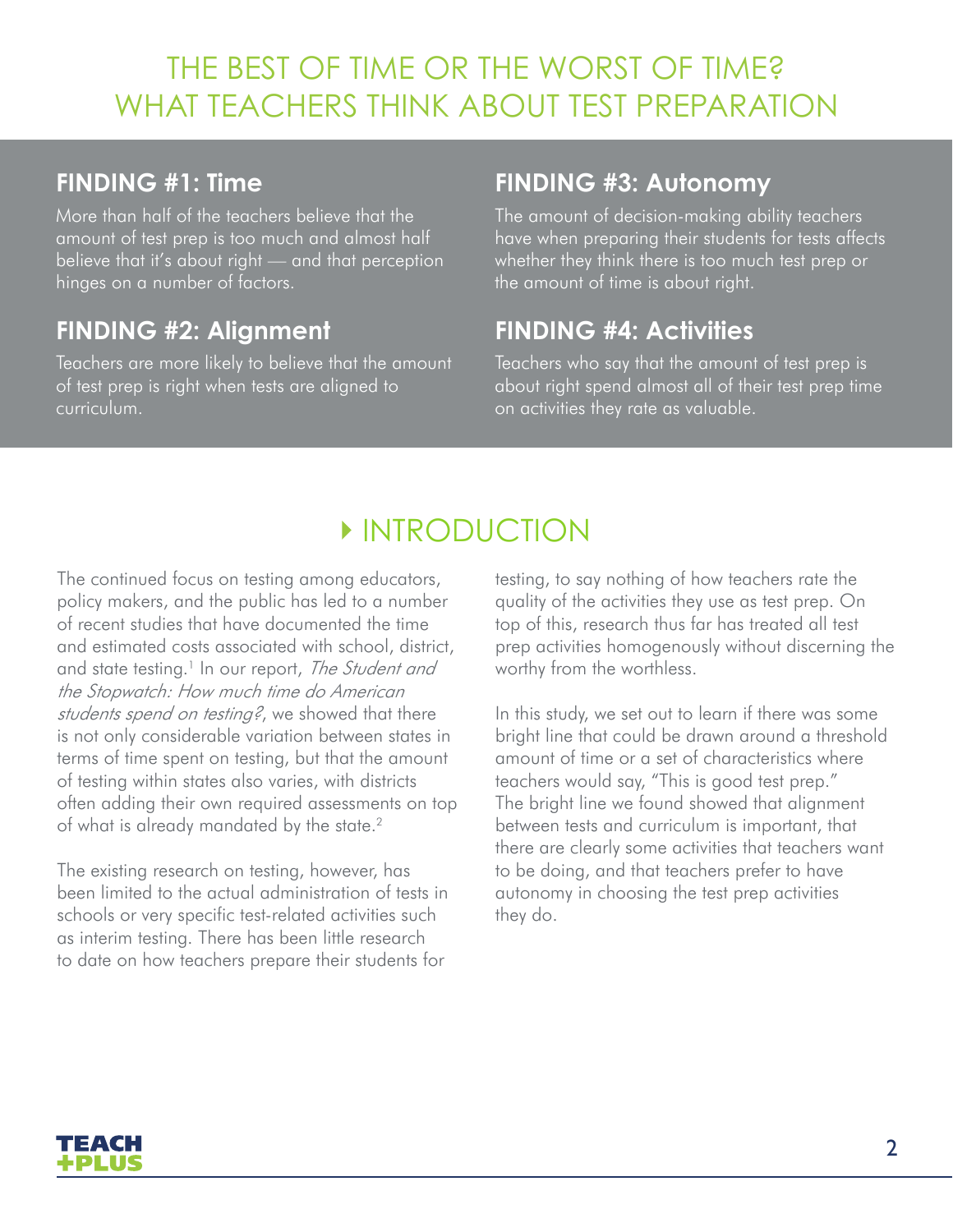# METHODOLOGY

Our study consisted of two phases of research. In the first phase, we held focus groups with teachers from across the country to learn how they prepared their students for state or district tests. We then categorized 17 test prep activities commonly practiced in schools in an iterative process. We organized these 17 activities into three categories defined by how teachers generally described their classroom use. In the second phase, we set out to understand how often teachers do each activity, how much time they spend on it, and what they think of the use of time.

Based on this teacher input, this report offers a firstof-its-kind typology of test prep activities. Far from a monolith of 'drill and kill,' teachers are using an array of strategies which differ from one another both in terms of time required and of value.

#### Phase 1: Categorization

The first category, 'Curriculum Supporters,' is

comprised of activities meant to support, enhance, or supplement a student's regular curriculum or instructional plan. This category includes interventions related to improving student mastery of standards, such as practicing citing text evidence when responding in writing. The second category, 'Skill Developers,' includes activities meant to improve a student's skill and development, such as learning to pace their responses on a test or learning to use a computer efficiently. The final category, 'Student Motivators,' are activities meant to help promote or improve student motivation, such as participation in student assemblies (see Figure 1). Using teachers' reviews of the content of these activities, we developed a typology that we discuss later to analyze their value.

In our study, we did not ask teachers to draw a distinction between the activities that take place during the regular school day and those that take place during extracurricular hours.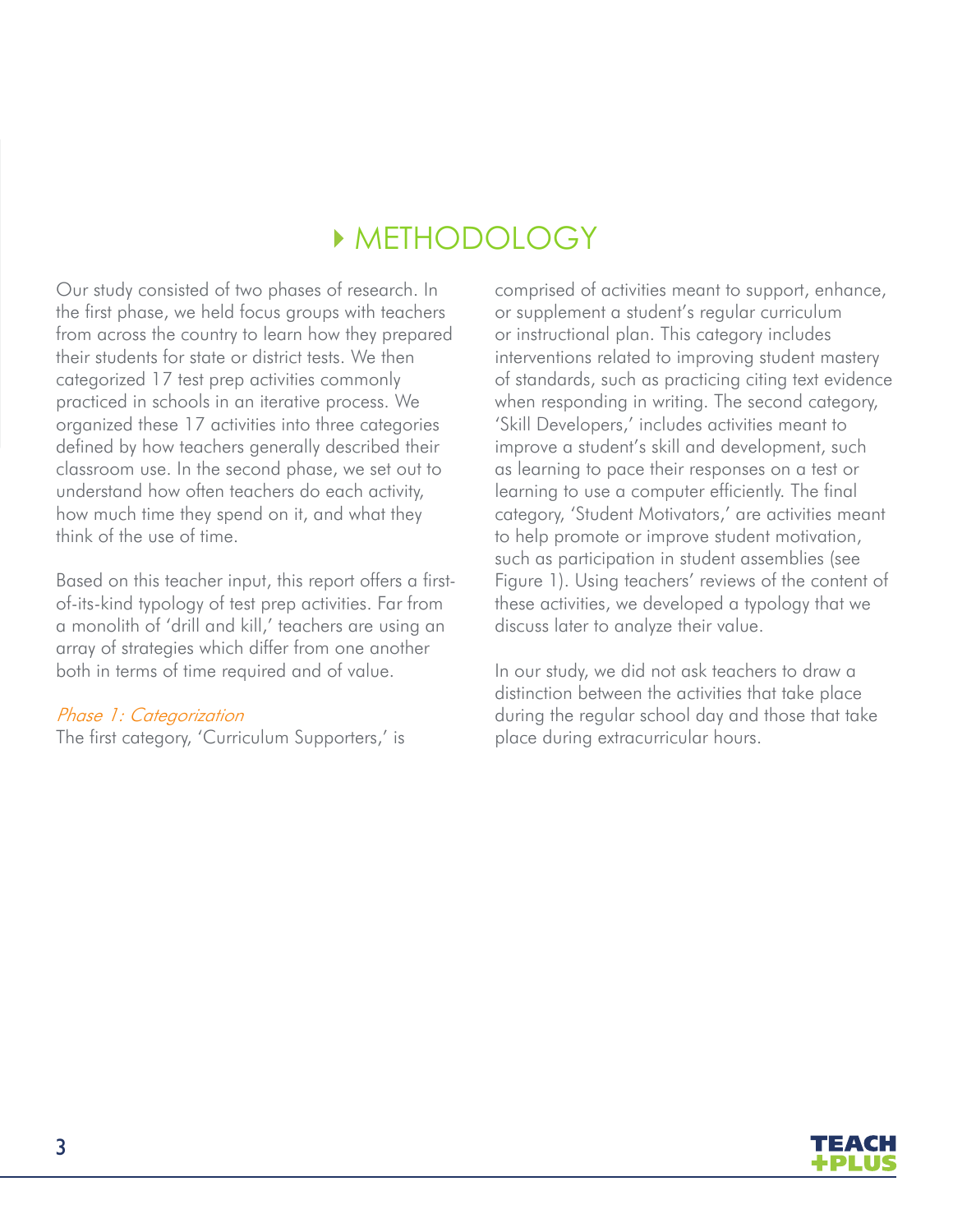Description and categorization of test prep activities

| <b>Curriculum</b><br><b>Supporters</b> | Activities meant to<br>support, enhance,<br>or supplement a<br>student's regular<br>curriculum or<br>instructional plan. | • Interventions related to improving standards measured on<br>tests<br>• Extension or challenge activities<br>• Test preparation-specific activities provided in a curriculum<br>• Text-dependent questions related to core content<br>• Predictive tests<br>. Writing workshops on how to improve writing with evidence<br>or paraphrasing |
|----------------------------------------|--------------------------------------------------------------------------------------------------------------------------|---------------------------------------------------------------------------------------------------------------------------------------------------------------------------------------------------------------------------------------------------------------------------------------------------------------------------------------------|
| <b>Skill</b><br><b>Developers</b>      | Activities meant<br>to improve a<br>student's skills and<br>development.                                                 | • Development of students' computer skills<br>• Training on using dictionaries, calculators, rulers, or other<br>instruments for use on an assessment<br>• Test-taking strategies<br>• Time for students to practice test items online<br>• Opportunities for student typing practice<br>• Pacing of responses on a test                    |
| <b>Student</b><br><b>Motivators</b>    | Activities meant to<br>help promote or<br>improve student<br>motivation.                                                 | • Pep rallies meant to motivate students before or after a test<br>• Award assemblies to support student perseverance or<br>increase their motivation<br>• Parent assemblies on test-related information, support, or<br>strategies<br>• Motivational music or songs<br>• Gifts or prize giveaways intended to motivate students            |

#### Phase 2: Typology

In the second phase of this study, teachers from the Teach Plus network answered a questionnaire that listed each of the 17 activities, commenting on the time spent and value of each activity and whether they were required to do the specific activity by their school or school system. We also asked teachers for their perspectives on how well-aligned their state and district assessments were to their curriculum and how they felt about the amount of time they spent on test prep during the school year.

This study encompassed nearly 400 teachers and the thousands of test prep activities they did

during one school year. It is organized around two groups of teachers (see Appendix). The teachers who believe that the amount of time spent on test prep is "too little" or is "about right" are grouped together as a way of comparing them to those teachers who believe that there is "too much" test prep in schools.

These two groups provide an opportunity to better understand how teachers differentiate between good and bad test prep, and give us a glimpse into the conditions, policies, and practices that create both.

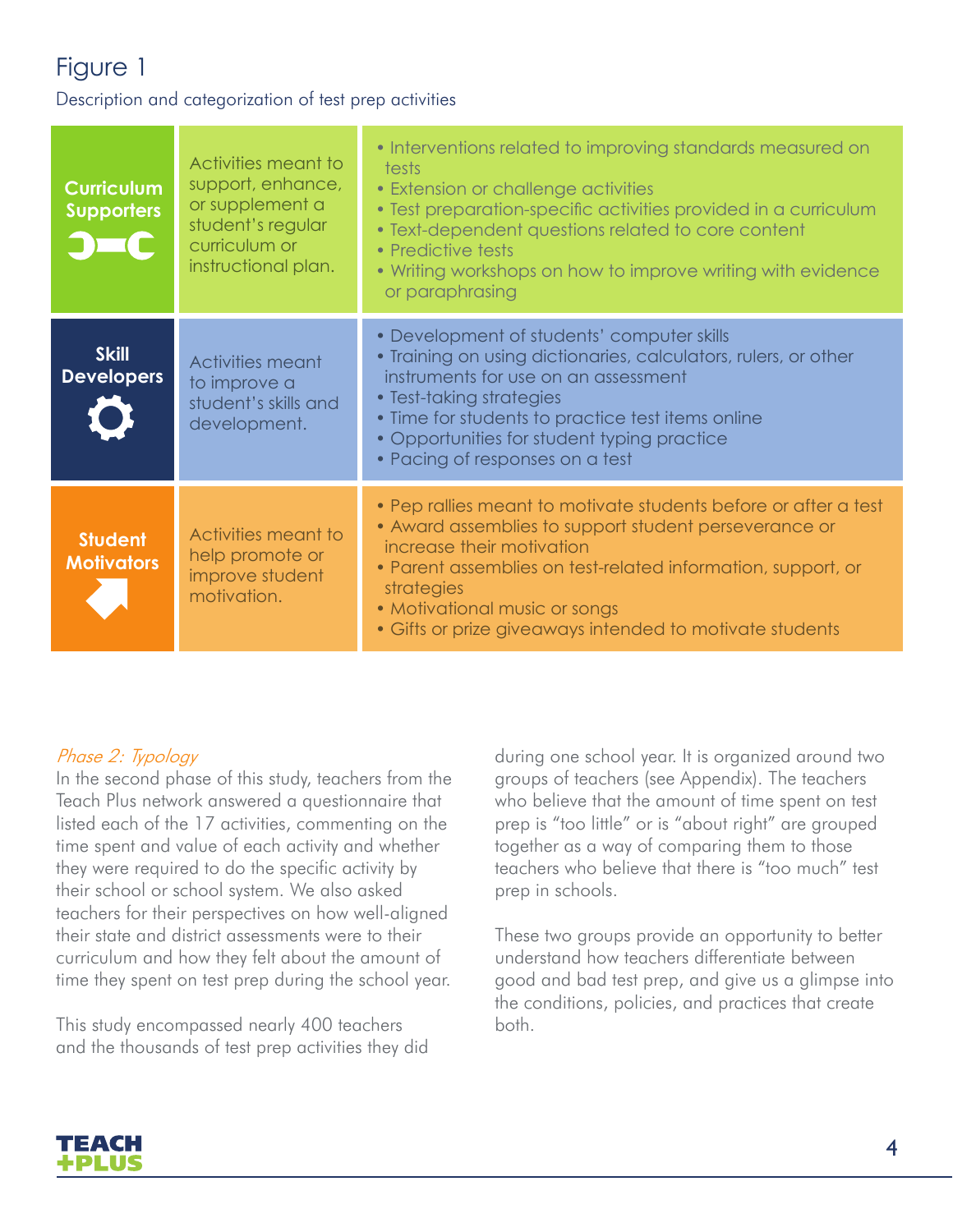# **EINDINGS**

#### **FINDING #1: Time**

More than half of the teachers believe that the amount of test prep is too much and almost half believe that it's about right — and that perception hinges on a number of factors.

When we asked teachers in our study how they felt about the time spent preparing students for tests, we found that the majority of teachers — 57 percent — said they were spending "too much" time on test prep. The other 43 percent of teachers said the amount of test prep was "about right" or "too little" (these are teachers whom we have grouped together and refer to as the 'about right' group.)3 For both groups of teachers, those in the 'too much' and 'about right' groups, what role does the amount of time play when it comes to their perspectives on test prep? The typical teacher in the 'too much' group spent about 16 hours a month on test prep activities. In comparison, the typical teacher in the 'about right' group spent about 12 hours a month on test prep activities.<sup>4</sup>

What we also found, however, was that time was only one of four key factors driving teacher perspectives about test prep - some teachers could spend as little as five hours a month on it and think it was too much time, while others could spend as much as 26 hours on it and think it was about right. Test prep time, in other words, is not created equally. To better understand why some teachers felt that the amount of test prep was too much while others thought it was about right, we looked at a range of other contributing factors, such as whether or not teachers felt they were preparing students for tests that were aligned to their curricula, how much choice they had in selecting test prep activities, and how they valued those activities.

#### **FINDING #2: Alignment**

Teachers are more likely to believe that the amount of test prep is right when tests are aligned to curriculum.

What helps drive the quality of test prep activities? Our earlier work in examining test quality showed that teachers valued assessments that were aligned closely to the curriculum in their classrooms.5 We wanted to see if this emphasis on test and curriculum alignment had a role in how teachers viewed the time spent preparing students for those tests. Specifically, we wanted to see if teachers who said they had greater alignment between their state and district tests and their curriculum were also more likely to feel that the time spent preparing

their students for those tests was right.

We first asked teachers the degree to which they felt their state assessment was well-aligned to the curriculum they taught. We found that teachers who think that the amount of test prep time is about right were more likely — 45 percent versus 28 percent — to also report that their state test was well-aligned to their curriculum when compared to those teachers who thought there was too much test prep (see Figure 2).<sup>6</sup>

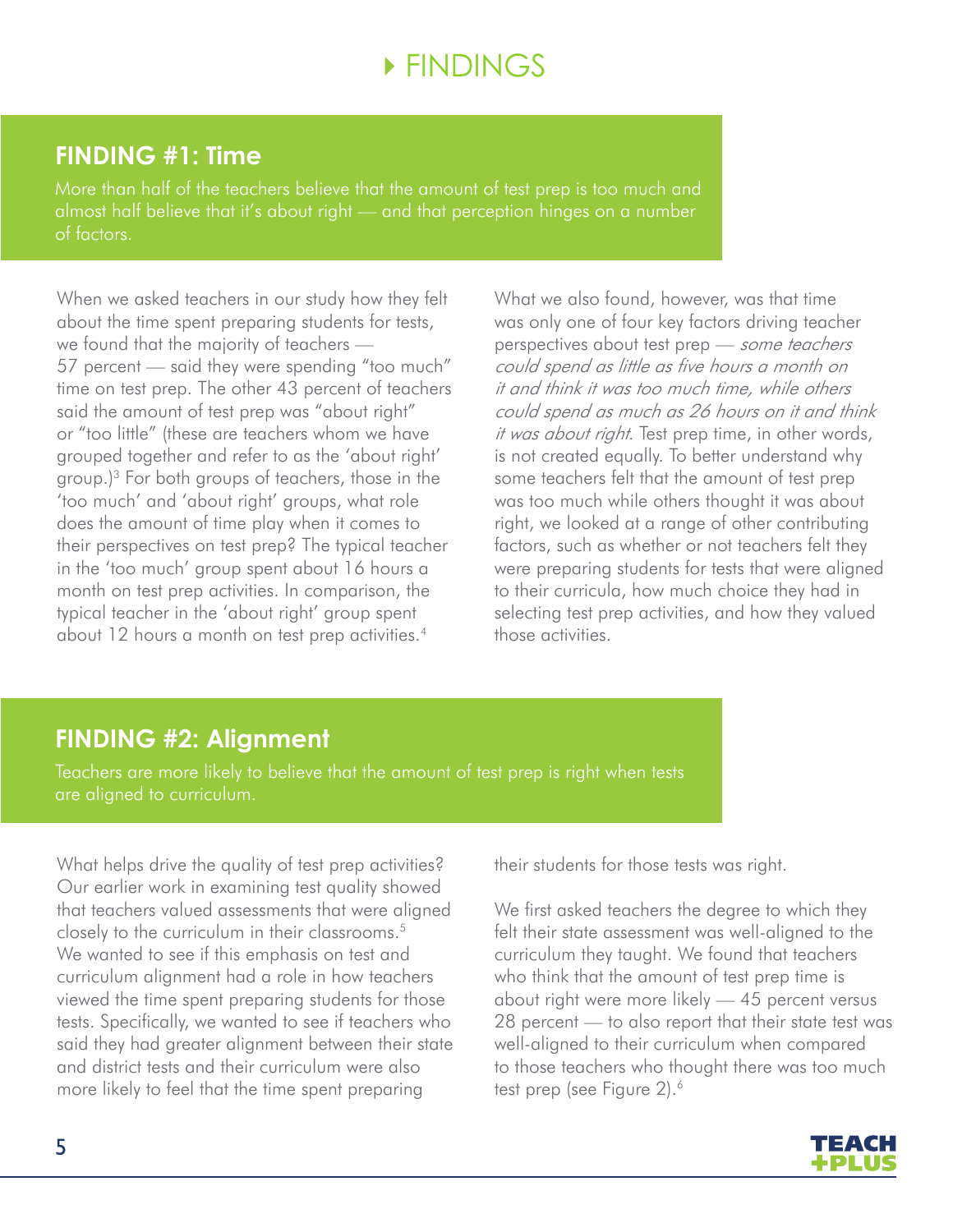How state test and curriculum alignment influences teachers' perspectives on the amount of time spent on test prep



These results suggest the importance that the state test-curriculum alignment plays in schools. Teachers who have access to tests that are well-aligned to their curriculum are probably finding that more of their instruction is serving to both teach the standards upon which their curriculum is based and prepare their students for an end-of-year test.

As with state tests, we were also curious about the degree to which curriculum alignment of district tests mattered to teachers and if this was another factor that influenced their overall perspective on test prep.

We found that teachers who believe that the amount of test prep is right are more likely to have a district test that is well-aligned to their curriculum. Compared to teachers who felt that the amount of test prep is too much, teachers who felt that the amount of test prep is about right were much more likely to report that their district test is well-aligned to their curriculum — 41 percent versus 30 percent (see Figure 3).7 Put another way, teachers who felt that there was too much test prep were also more than twice as likely to report that their district test is not well-aligned to their curriculum — 50 percent versus 22 percent.

### Figure 3

How district test and curriculum alignment influences teachers' perspectives on the amount of time spent on test prep

#### About Right Too Much



We also observed the value that alignment brings when we looked at how teachers rated the value of predictive tests. Predictive tests, as discussed earlier, are generally school, school system, or districtadministered assessments given during the course of the year to help teachers and administrators



determine how well students might do on a summative test at the end of the year. One value of a predictive test lies in how well the test does in providing teachers with information on their students' progress — if the test is well-aligned to the curriculum, it stands to reason that the value

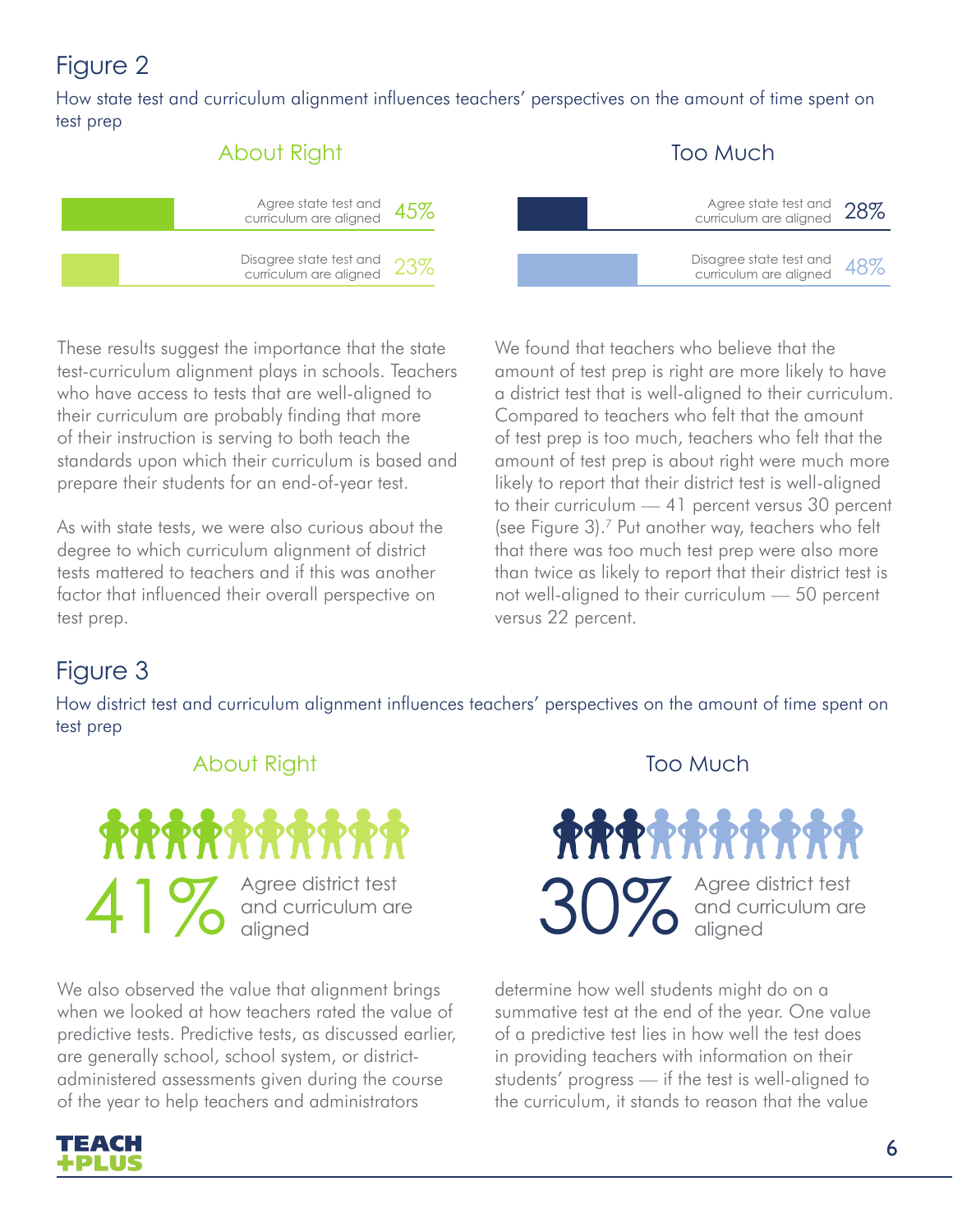of that information will be perceived as higher. Since we have found that the teachers who believe the amount of test prep is right are also more likely to have a district test that is aligned to their curriculum, we can again compare the two groups of teachers and see if there is a difference in how they value predictive tests.

Subsequently, when asked about the use of time, almost double the percent of teachers — 63 percent — who said that the amount of time spent on test prep was right said that predictive tests were a good use of time, in stark contrast to those who said they were spending too much time on test prep — 37 percent (see Figure 4).8

### Figure 4

How teachers perceive the use of time spent on predictive tests and their overall impressions of test prep time



With many schools and school systems choosing to supplement their state tests with district or predictive tests during the school year, the results here suggest that teachers closely link the value of these tests to how well they are aligned to the curriculum they are teaching. If the district test is aligned to the curriculum, then teachers are spending their



test prep time on an assessment that they feel will provide them with more usable feedback on their students' progress. When that test and curriculum alignment is off, either at the district or state level, we see that teachers are more likely to feel that the time they are spending on test prep is less valuable and takes away time from instruction.

#### **FINDING #3: Autonomy**

The amount of decision-making ability teachers have when preparing their students for tests affects whether they think there is too much test prep or the amount of time is about right.

What kind of flexibility do teachers have when it comes to preparing their students for tests, and does this influence how they perceive the amount of time spent on test prep? To answer this question, we looked at whether the amount of test prep required by teachers' schools or school systems influenced their overall perspectives.

For each activity, we asked whether test prep was required by a teacher's school or school system (e.g. their school district or charter network). By

looking at the amount of time teachers were spending on required versus non-required activities, we found that teachers in the 'about right' group spent half their test prep time — 50 percent on test prep activities of their own choice. In comparison, teachers in the 'too much' group were able to spend less than a third — 31 percent — of their test prep time on activities of their own choosing, with 69 percent of their test prep time being mandated by their school or school system (see Figure 5).9

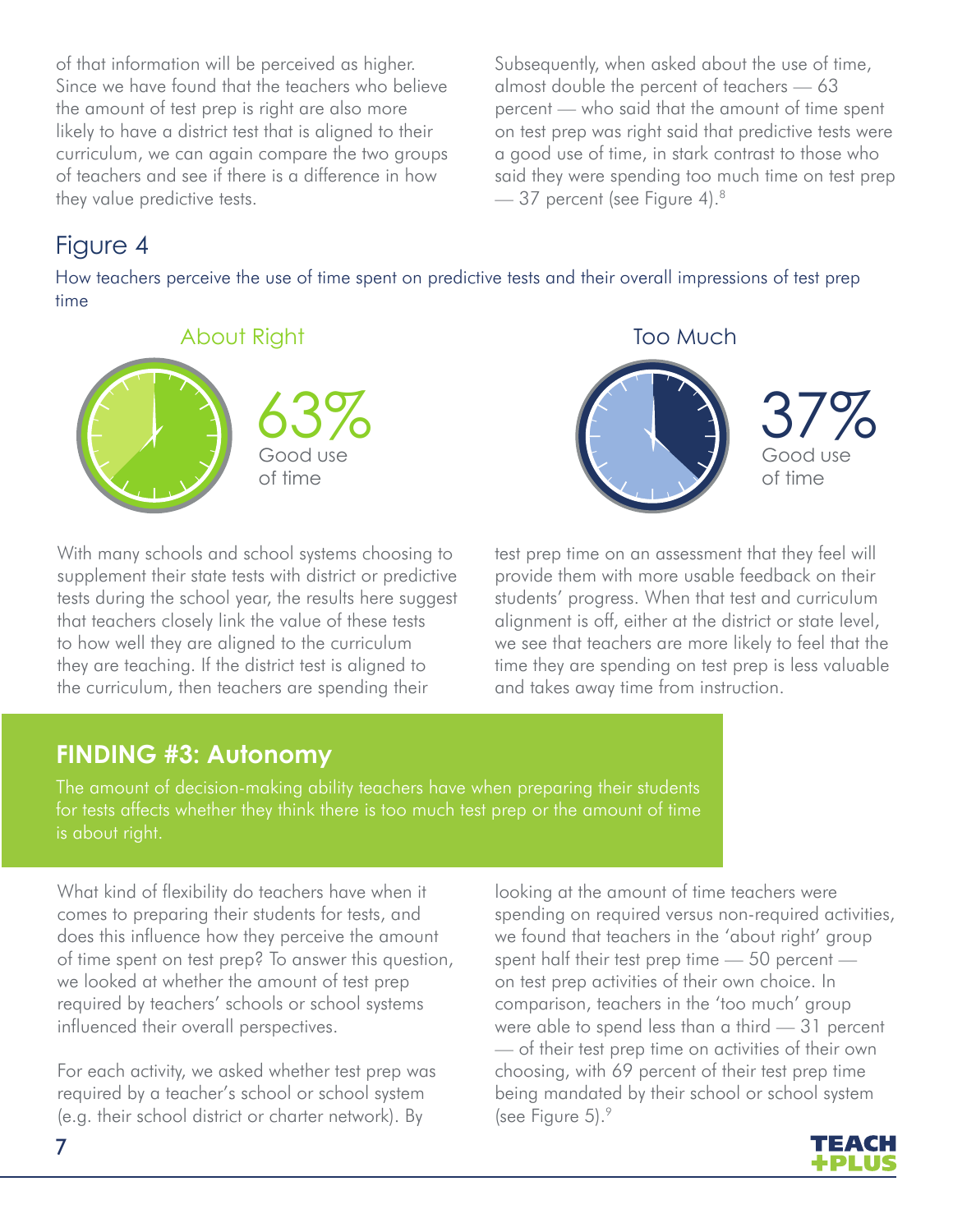#### How much preparation time is mandated by teachers' schools or school systems?

About Right Too Much





This highlights a key difference between these two groups of teachers — that those who think the amount of test prep is right are able to select more of their own preparation activities when compared to those teachers who feel that they are spending too much time on test prep.

### **FINDING #4: Activities**

Teachers who say that the amount of test prep is about right spend almost all of their test prep time on activities they rate as valuable.

We recognized that test preparation looks different in all classrooms and can depend on a multitude of factors (content, grade level, school philosophy, etc). We therefore asked teachers to not only indicate how much time they devoted to various activities, but to rate the quality of the time they spent on them. Specifically, we asked them how they felt about the use of time when it came to

these 17 activities. Of the various activities, we found that they could be categorized along two dimensions — the average length of time teachers said they spent on the activity and whether the activity was a "good" or "poor" use of time, on average.10 With these two dimensions, we can categorize the activities into four groups (see Figure 6).

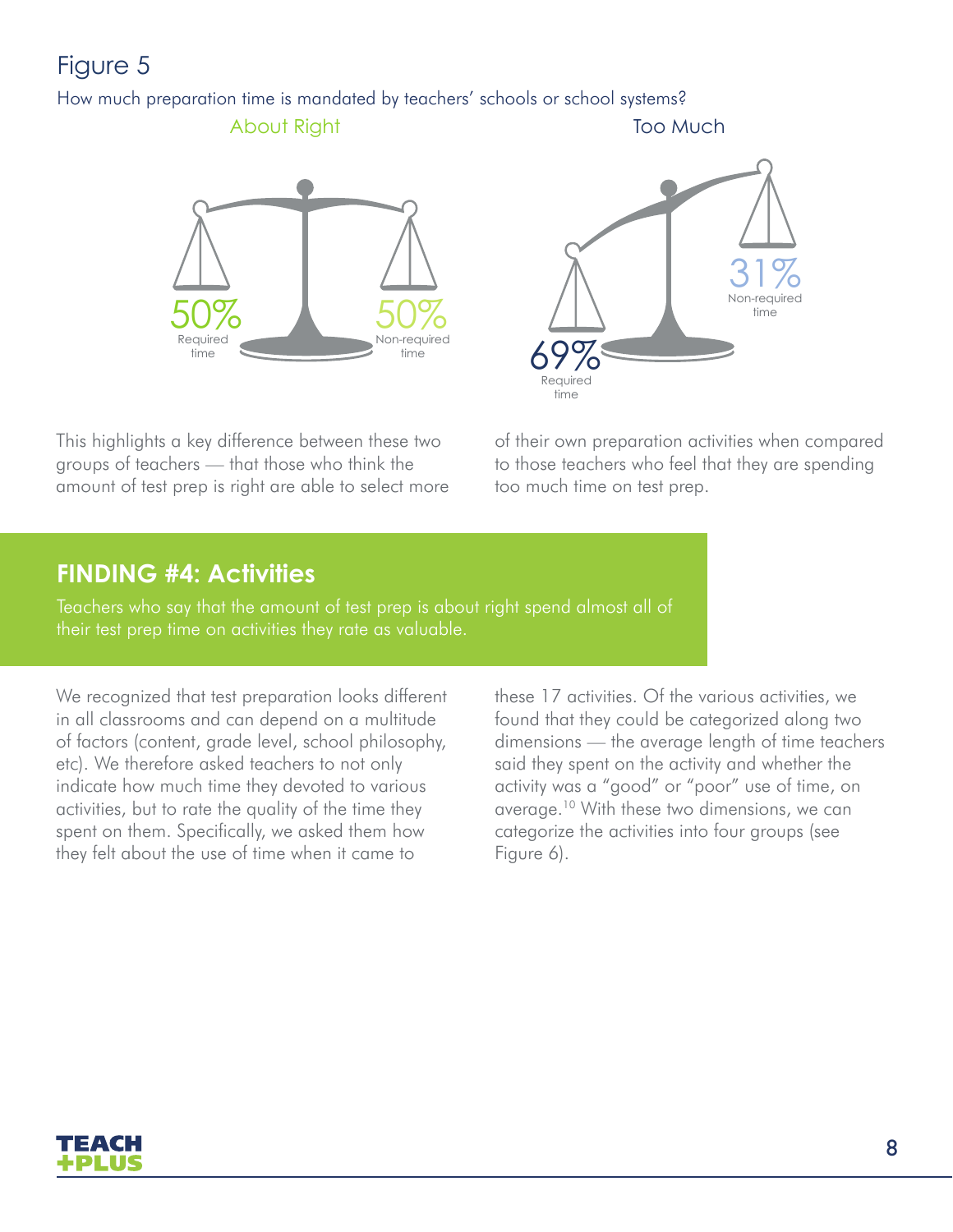The average time per month teachers spend on test prep activities and how they value them (as a "Very Good" or "Good" use of time)

| LENGTHY ACTIVITIES HIGHLY VALUED BY TEACHERS                                     |                             |             |              |  |
|----------------------------------------------------------------------------------|-----------------------------|-------------|--------------|--|
| <b>Activity</b>                                                                  | Category                    | <b>Time</b> | <b>Value</b> |  |
| Developed students' computer skills                                              | <b>Skill Developer</b>      | $5.0$ hrs   | 92.6%        |  |
| Ran writing workshops on how to improve writing<br>with evidence or paraphrasing | <b>Curriculum Supporter</b> | $6.1$ hrs   | 88.1%        |  |
| Answered text-dependent questions related to<br>core content                     | <b>Curriculum Supporter</b> | 7.9 hrs     | 86.1%        |  |
| Provided extension or challenge activities                                       | Curriculum Supporter        | 4.9 hrs     | 86.0%        |  |
| Provided students with opportunities for typing<br>practice                      | <b>Skill Developer</b>      | $3.5$ hrs   | 84.3%        |  |

| <b>SHORT ACTIVITIES HIGHLY VALUED BY TEACHERS</b>                                                                 |                          |             |              |  |  |
|-------------------------------------------------------------------------------------------------------------------|--------------------------|-------------|--------------|--|--|
| <b>Activity</b>                                                                                                   | Category                 | <b>Time</b> | <b>Value</b> |  |  |
| Taught students how to use dictionaries,<br>calculators, rulers, or other instruments for use on<br>an assessment | <b>Skill Developer</b>   | $3.2$ hrs   | 89.3%        |  |  |
| Provided or participated in parent assemblies<br>on test-related information, support, or strategies              | <b>Student Motivator</b> | $0.6$ hrs   | 86.1%        |  |  |
| Played motivational music or songs                                                                                | <b>Student Motivator</b> | $3.1$ hrs   | 82.4%        |  |  |

#### **SHORT ACTIVITIES NOT HIGHLY VALUED BY TEACHERS**

| <b>Activity</b>                                                                                                  | Category                    | <b>Time</b> | <b>Value</b> |
|------------------------------------------------------------------------------------------------------------------|-----------------------------|-------------|--------------|
| Taught students test-taking strategies                                                                           | <b>Skill Developer</b>      | $3.2$ hrs   | 74.2%        |
| Offered gifts or prize giveaways intended to<br>motivate students                                                | <b>Student Motivator</b>    | $1.4$ hrs   | 73.9%        |
| Attended and participated in award assemblies<br>to support student perseverance or increase<br>their motivation | <b>Student Motivator</b>    | $0.5$ hrs   | 73.3%        |
| Taught students how to pace responses on a<br>test                                                               | <b>Skill Developer</b>      | $2.6$ hrs   | 73.2%        |
| Provided time for students to practice test items<br>online                                                      | <b>Skill Developer</b>      | $2.8$ hrs   | 66.0%        |
| Took students to pep rallies meant to motivate<br>students before or after a test                                | <b>Student Motivator</b>    | $0.3$ hrs   | 50.9%        |
| Administered predictive tests                                                                                    | <b>Curriculum Supporter</b> | 1.6 hrs     | 47.3%        |

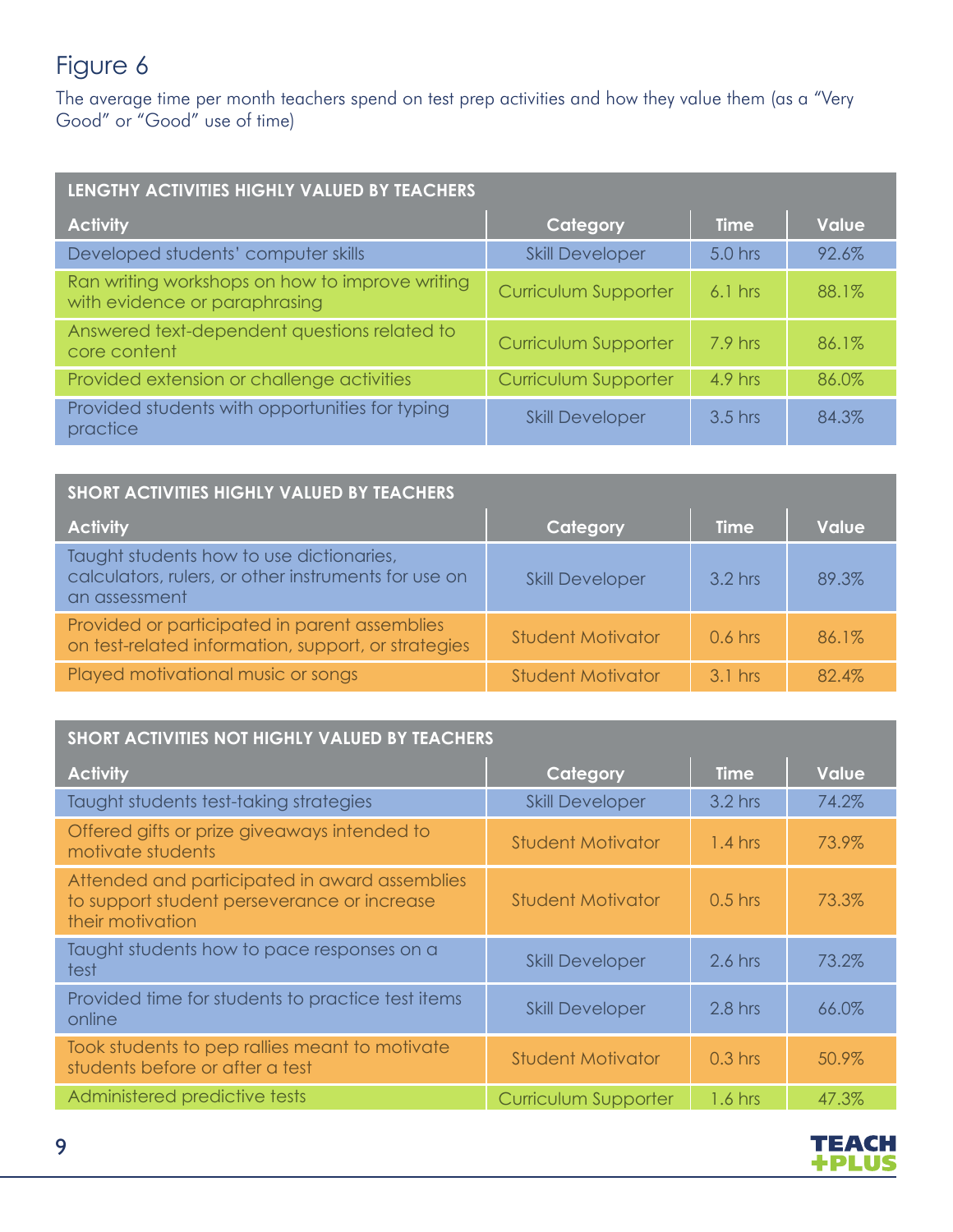| LENGTHY ACTIVITIES NOT HIGHLY VALUED BY TEACHERS                           |                      |             |          |  |
|----------------------------------------------------------------------------|----------------------|-------------|----------|--|
| <b>Activity</b>                                                            | Category             | <b>Time</b> | Value    |  |
| Provided interventions related to improving<br>standards measured on tests | Curriculum Supporter | 7.6 hrs     | 61.8%    |  |
| Taught test preparation-specific activities<br>provided in a curriculum    | Curriculum Supporter | 4.7 hrs     | $59.1\%$ |  |

When we plot the relative value of each activity, as measured by the percent of teachers who considered the activity a "very good use of time" or a "good use of time," and the time spent on the activity, as measured by the average number of hours each activity took per month, we notice

that curriculum-supporting activities (Curriculum Supporters) generally took the most amount of time, followed by the skill development activities (Skill Developers), and finally the motivational activities (Student Motivators) (see Figure 7).

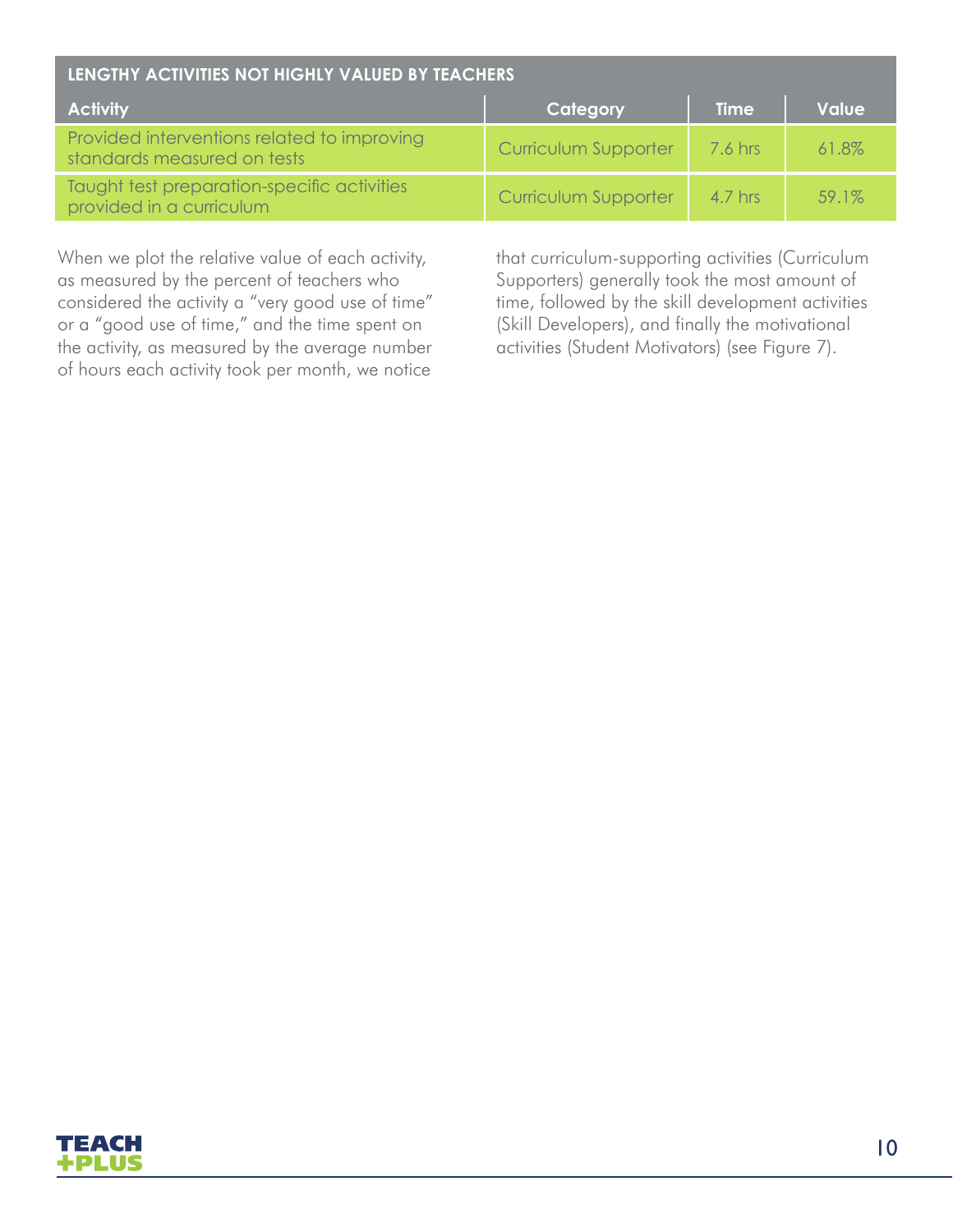How teachers felt about the value of time spent on each activity (percent good use of time) and how long the activity took on average per month (hours)



TEACH FPLU: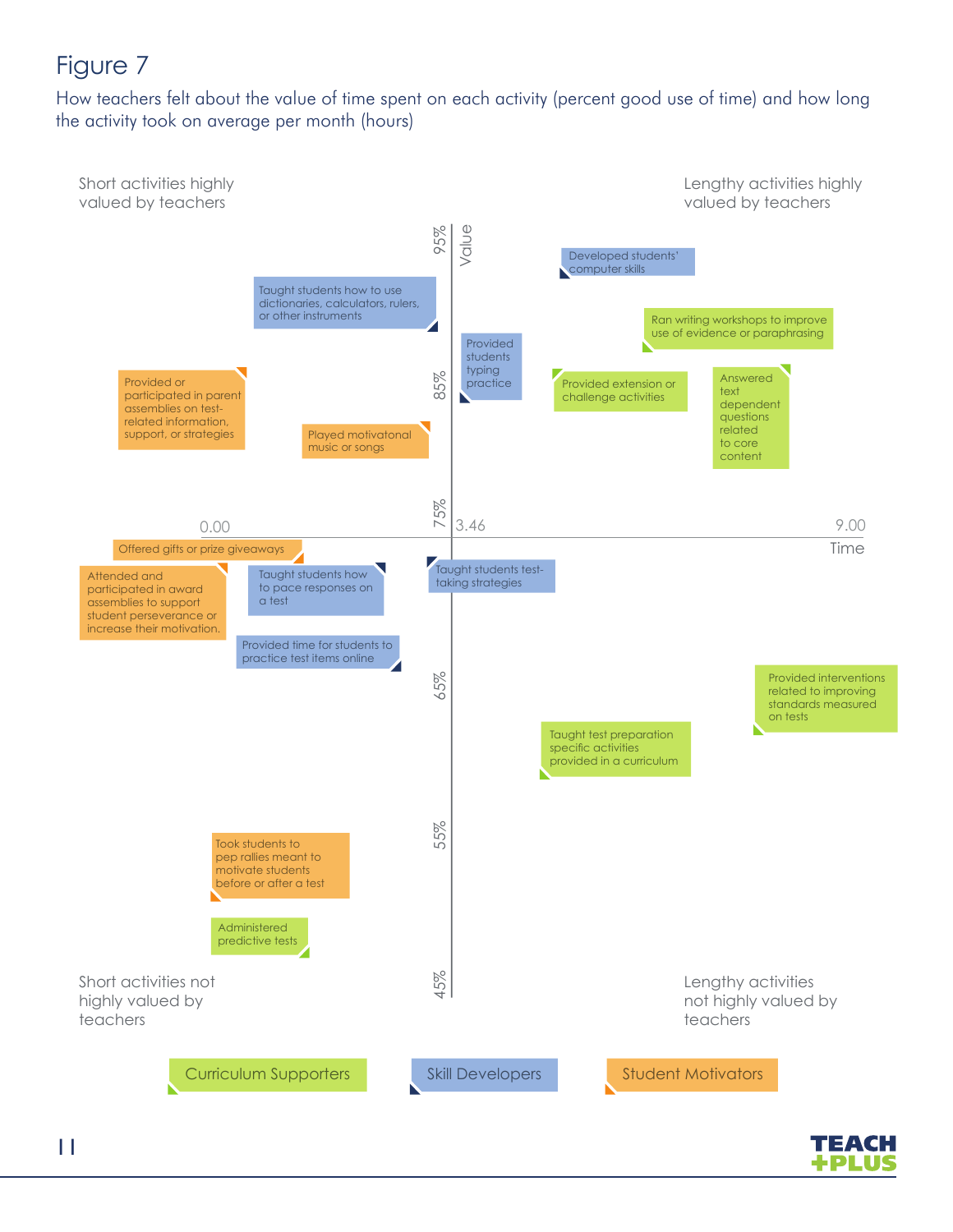#### Lengthy Activities Highly Valued by Teachers

Based on the results, five activities could be classified as being highly valued that required a high investment of time. The curriculum-related activities (Curriculum Supporters) in this group are closely aligned to the key shifts found in the Common Core State Standards, which might explain their value to teachers.

#### Short Activities Highly Valued by Teachers

There were three activities that were highly valued but required a short amount of time, with two being 'Student Motivators' and one being a 'Skill Developer'. It is possible that the 'Skill Developer' items that were highly regarded by teachers were rated as such because they are frequently seen as transferrable skills across content areas, and transcend the requirements of a single assessment as integral parts of college and career readiness.

#### Short Activities Not Highly Valued by **Teachers**

The third category consisted of seven activities that were rated as low value but did not take up a lot of time. Three of the activities in this category were 'Student Motivators' and three were 'Skill Developers', suggesting that there are some student skill development activities that teachers find less than helpful as well as some motivational type activities that seemed not to be a great use of time. This suggests that some 'Student Motivators' (including gift incentives and student assemblies) do not have as much impact as some administrators might desire. In terms of low-value skill-building, practicing test items online, teaching test-taking strategies, and teaching students to pace responses on a test seem to have the least transferrable value or real-life applications.

#### Lengthy Activities Not Highly Valued by **Teachers**

The final category consisted of two activities that required an above average amount of time but were not highly valued by teachers. These again

point to the low value that teachers place on activities that seem to have low transferrable skill quality and do little to support the curriculum outside of test-related material.

#### Overall Value of Test Prep Activities

While these average ratings give some insight as to how teachers valued activities and the relative time they require, they tend to mask the conditions under which these activities can be considered valuable. For example, the use of predictive tests received the lowest overall average rating with just 47 percent of teachers considering it a good use of time. That rating jumps to 63 percent for the subset of teachers who believe that the amount of test prep is about right — and it is those teachers who are more likely to have state and district tests that are aligned to their curriculum. Our findings suggest that teachers' distinctions between 'good' and 'bad' test prep can be traced back to the instructional tools, policies, and conditions that affect where the teacher works.

These results suggest that there are many activities that are valuable and that this could be largely driven by the curriculum, test alignment, and how those activities were chosen, if at all. In the best possible scenario, teachers would be doing test prep activities they considered highly valuable, and so we looked at whether there was a difference in how teachers rated the time they spent on test prep and their overall perspective on test prep.

For teachers who felt that the amount of test prep is about right, almost all of their test prep time — 89 percent — is spent on activities they felt were a "very good" or "good" use of time. In comparison, teachers who felt that they were spending too much time on test prep were only spending about twothirds — 68 percent — of their time on activities they thought were a "very good" or "good" use of time (see Figure 8).<sup>11</sup>

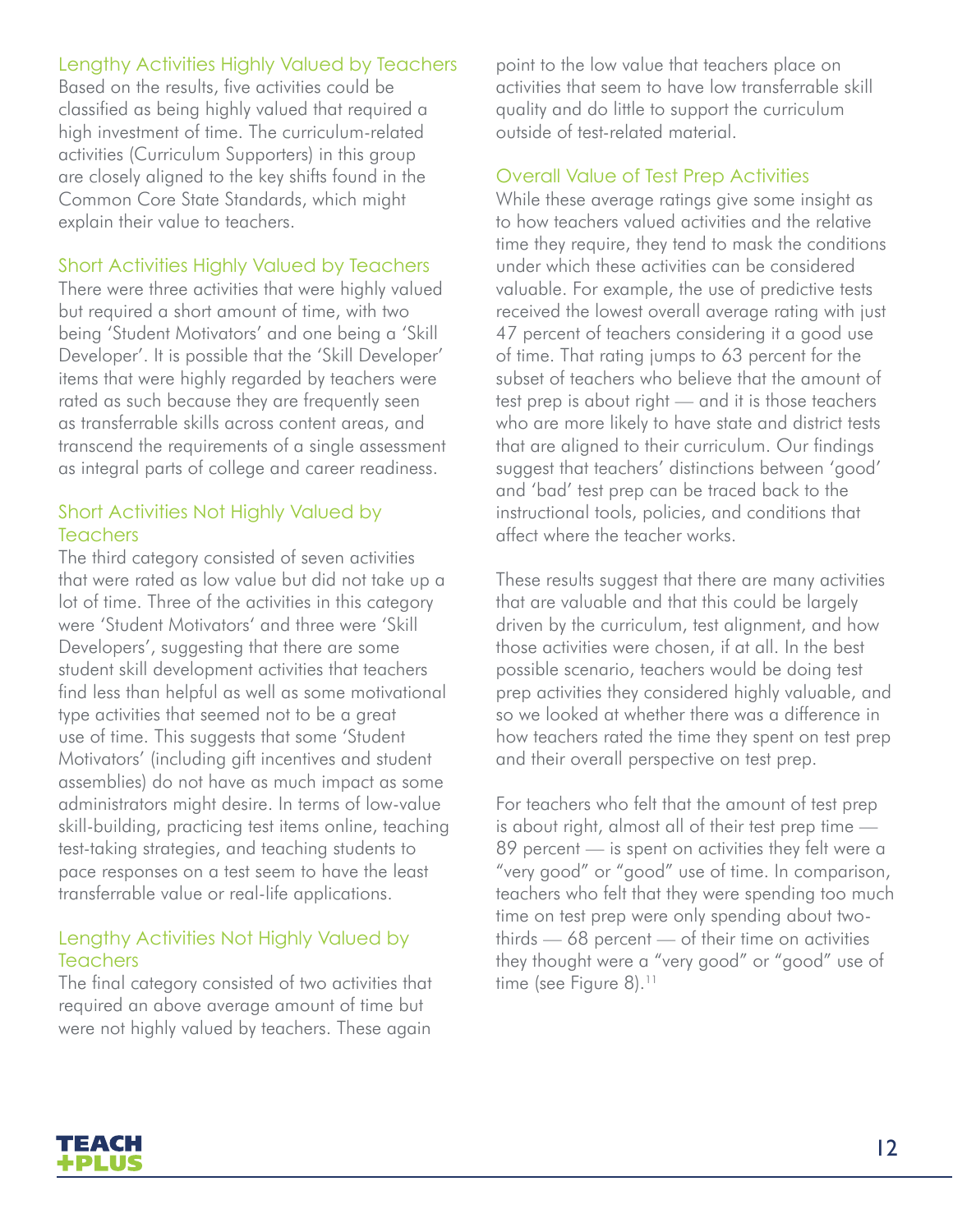How much test prep time do teachers spend on activities they think are a good or poor use of time?



While teachers in both groups may be spending about the same amount of time on test prep activities, it seems that the quality of test prep time spent is fairly different, suggesting that when teachers are able to spend more time on highlyvalued test prep activities, they are also more likely to view that time as appropriately used.

# **RECOMMENDATIONS**

Based on the findings outlined in this report, Teach Plus teachers recommend the following next steps for policy:

#### **RECOMMENDATION #1**

Ensure that curriculum and assessments are aligned at the state, district, and school levels.

We recommend that states 'opt-in' to adopting the new SMART (Support Making Assessments Reliable and Timely) Act provisions of the Every Student Succeeds Act (ESSA). ESSA provides a golden opportunity for each state to take a closer look at its assessment system to ensure that tests are aligned to standards. It is imperative that districts make sure assessments are aligned to the curriculum so teachers are not teaching standards in isolation.

The SMART Act section of ESSA provides funding to states to "improve assessment quality and

use, and alignment, including … alignment to the challenging State academic standards."12 Specifically, the law allows states to use \$1.5 million of their federal education funds to audit and streamline the number of additional tests required at the district level and to better support teacher use of high-quality assessments. It also requires states to include teachers in decisions about which assessments to continue and which to eliminate. It is important that states take advantage of this opportunity — and teachers may need to advocate for the adoption of these provisions since implementation of them is optional.

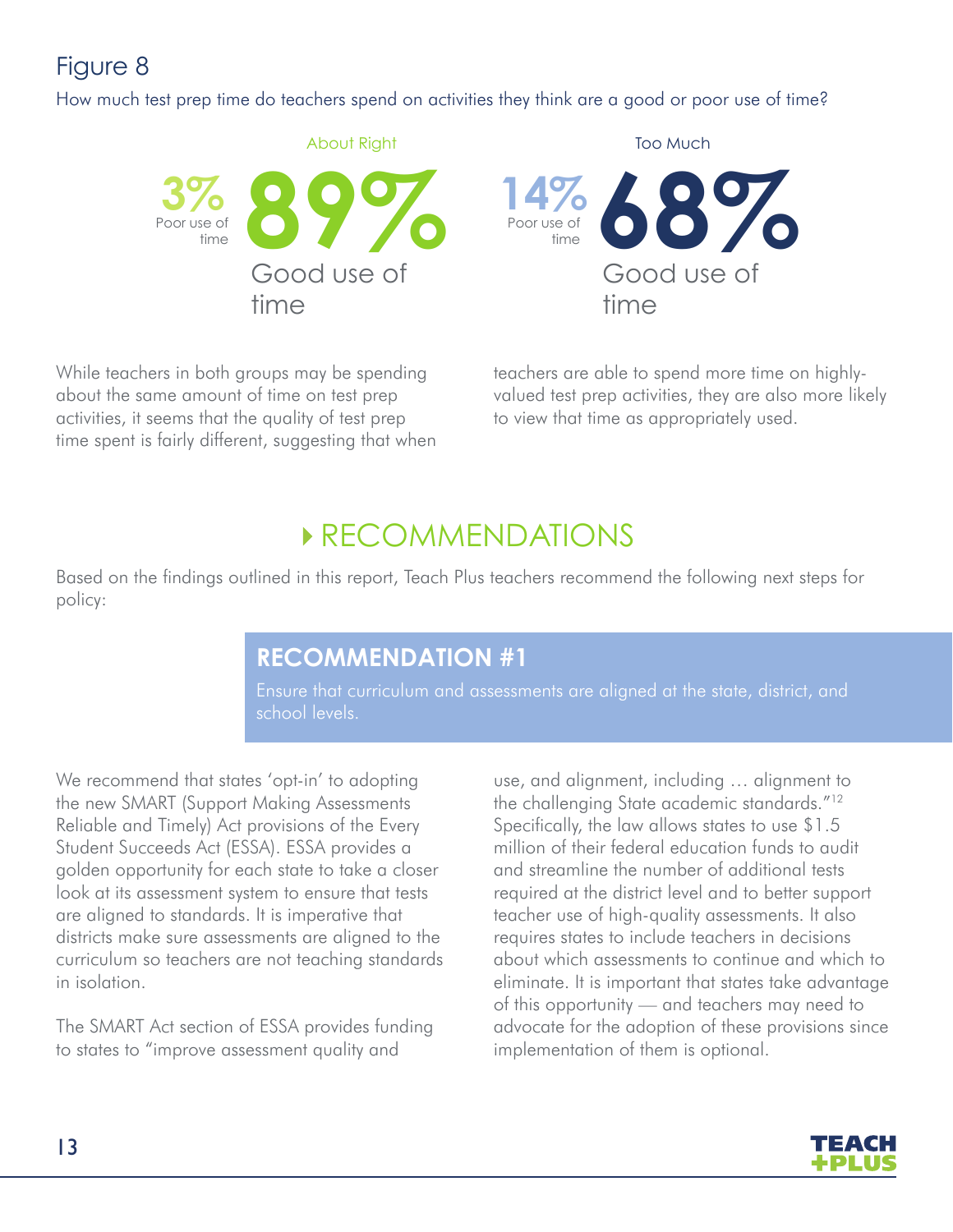#### **RECOMMENDATION #2**

Give teachers the opportunity to inventory and evaluate test prep activities; keep what's valuable, and jettison time-wasters.

We recommend that districts survey teachers on which activities give the most value to student learning, while at the same time streamlining and dropping test preparation activities that teachers consider a waste of time. This could be done as part of ESSA's SMART Act implementation since the law requires that an audit of instructional time spent on test preparation be included in all assessment audits.

Based on teacher feedback, a district could assess the scope and sequence at each grade level to look for efficient places to add authentic preparation activities. The questionnaire used in our study was created with the consultation of current teachers and could be made available to districts interested in learning more about teacher perspectives on test preparation activities.

#### **RECOMMENDATION #3**

Expand student access to technology so that it is both meaningfully incorporated into classroom practice and helps students develop the skills needed for success on technology-based assessments.

Resources are scarce and too many schools and students still lack access to educational technology. As assessments are increasingly administered on computers and tablets, districts should provide sufficient access to technology so that students can develop needed skills and familiarity prior to using

it for testing, and so that teachers can support students in using the technology. Districts should continue to improve access to technology as an essential component of preparing students for their future.

#### **RECOMMENDATION #4**

Use predictive tests only if they are clearly aligned to the curriculum and the summative assessments.

We recommend that districts work with teachers experienced in administering predictive tests to determine whether they are truly useful as predictive tools. If tests are found to be generally poor or misaligned predictors, we recommend that the district work to correct these deficiencies or end the tests altogether. In the event of misalignment

between predictive tests and curriculum, we recommend that districts re-examine their curriculum maps and solicit the feedback of content-level teachers to determine best practices with regard to the pacing and sequencing of standards.

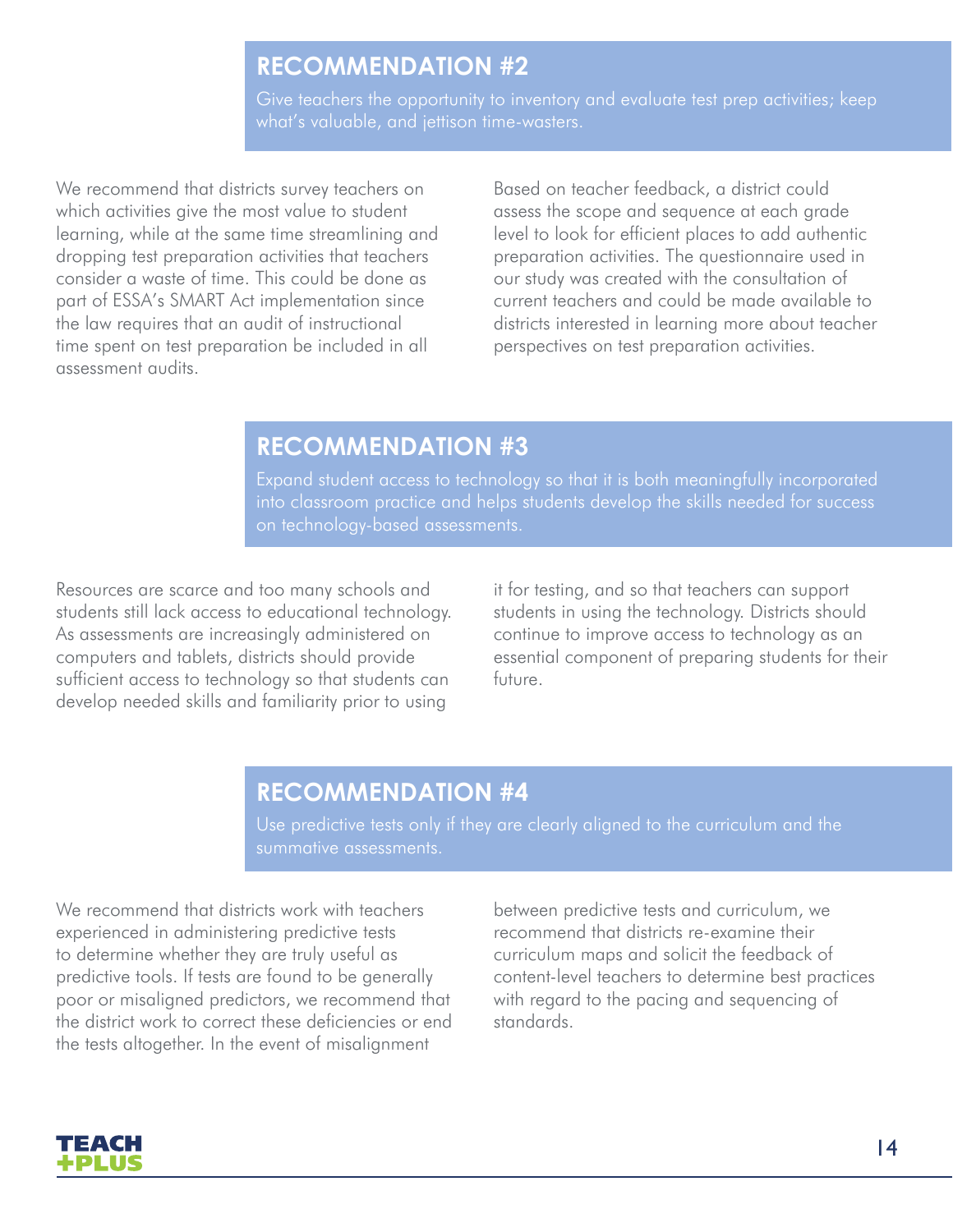# **CONCLUSION**

The perception of test preparation is that it is largely about 'teaching to the test' or that it 'takes time from learning,' but what seems to be lost is the value of some activities that teachers and students are engaged in and how test prep activities can complement the overall instructional program. Our study of when and why teachers say there is too much test prep in their schools and when they say the amount of test prep is about right suggests what differentiates good test prep from bad test prep.

Our report shows that there is a sizeable group of teachers who think that the test prep that they and their school are doing is appropriate. Our research has highlighted what 'right' test prep looks like for teachers, including the content and the conditions under which it happens. We saw in this study that time is a distinguishing, though simplistic, metric for evaluating how teachers prepare students for testing.

Though limited in scope by our study's sample size, we believe that our research takes a critical first step towards understanding what is important to teachers when they are preparing their students for tests. Knowing what optimal conditions and best practices look like for teachers is key as we continue to learn more about the role and place of testing and test preparation. We encourage others to extend this research and to continue asking teachers critical questions about the need and importance for test and curricular alignment, for flexibility in choosing how to use prep time, and for the right mix of activities when it comes to preparing students for tests.

Schools and districts should aim to have more teachers in the 'about right' group by not narrowly focusing on just time and by considering the other factors that our research has found to be important. They should ensure that there is clear alignment between tests and curriculum and that teachers have autonomy in choosing the test prep activities that they see as most appropriate and valuable to improve student learning.

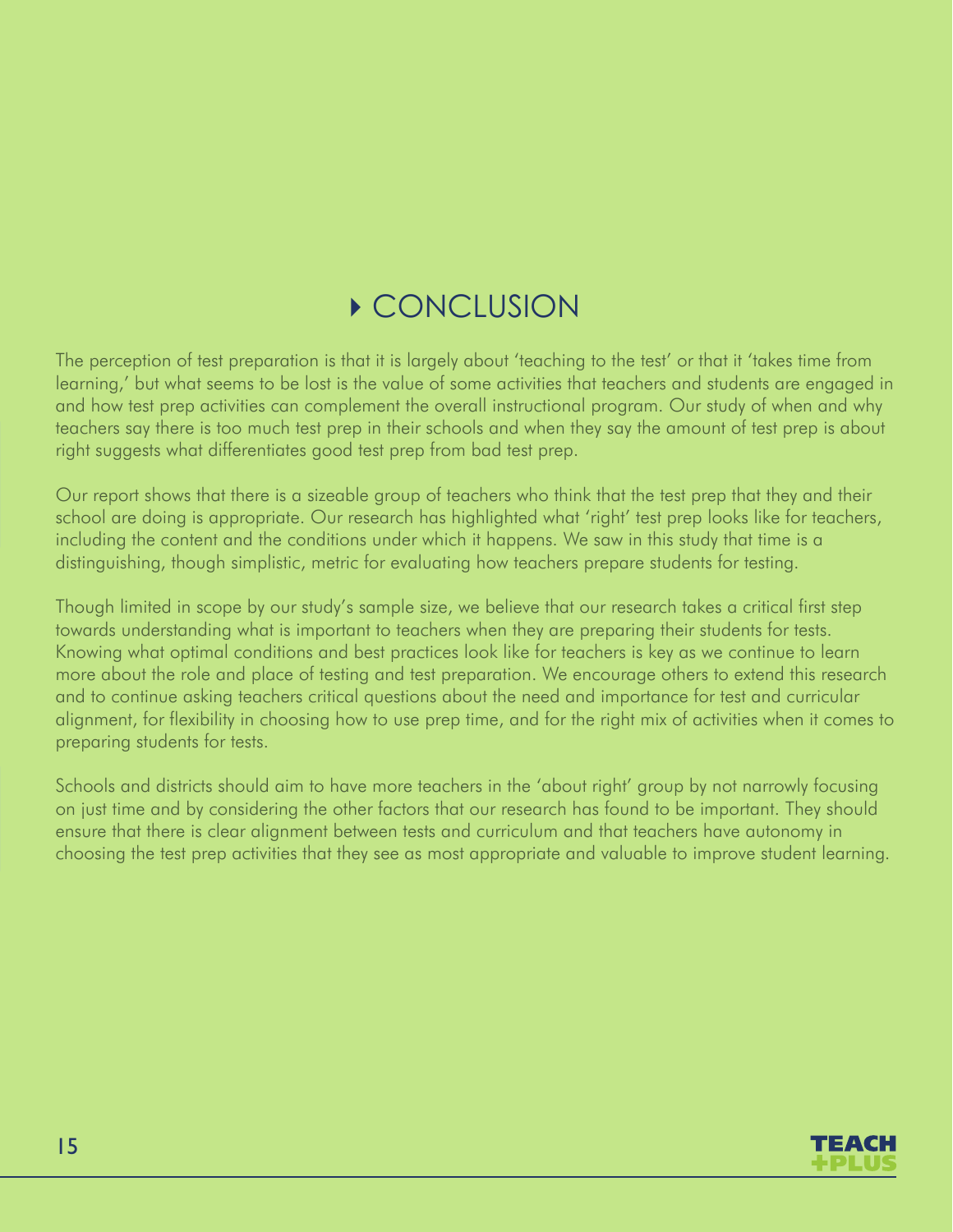# APPENDIX: RESEARCH METHODOLOGY

We wanted to understand, in general, how teachers were spending time on test preparation-related activities and how they valued (or did not value) these activities. Specifically, we were interested in answering the following research questions:

- Research question #1: Do teachers' perspectives about the value of test prep activities differ based on when their district and state assessments are and are not well-aligned to their curriculum?
- Research question #2: Do teachers' perspectives about the value of test prep activities differ based on the amount of test prep they are required to do by their schools or school systems?
- Research question #3: Are there test prep activities that teachers value more than others? What factors contribute to this difference in perspective?

To address these research questions, we administered a questionnaire to teachers in the Teach Plus Network that was based on extensive input from current teachers. The invitation to answer the resulting questionnaire was sent electronically to 15,161 teachers. The questionnaire invitation was sent in two rounds: the first from September 1 to September 15, 2015 and the second from September 14 to October 12, 2015.

Demographic information for the responding 389 teachers: Teaching experience ( $n = 389$ ) Responses: 0 to 5 years: 15.2 percent (59), 6 to 10 years: 18.5 percent (72), 11 to 19 years: 33.2 percent (129), 20 or more years: 24.4 percent (95), No response: 8.7 percent (34). School types (n = 389) Responses: Traditional public school: 88.7 percent (345), Charter public school: 11.3 percent (44). Grade levels (n=389) (results sum to greater than 100 percent because teachers teach in more than one grade span): Pre-kindergarten: 2.1 percent (8), Kindergarten to grade 5: 41.6 percent (162), Grades 6 to 8: 30.1 percent (117), Grades 9 to 12: 30.8 percent (120), Other: 3.3 percent (13). Teaching subjects ( $n = 389$ ) (results sum to greater than 100 percent because some teachers indicated multiple teaching assignments) Responses: Arts: 2.1 percent (8), Business: 0.3 percent (1), Computers: 1.5 percent (6), English / English Language Arts (ELA): 24.7 percent (96), English language learner instruction: 7.7 percent (30), Foreign language: 2.6 percent (10), General subjects / all subjects: 29.8 percent (116), Health education: 2.1 percent (8), Math: 20.3 percent (79), Music (including band, orchestra, chorus): 0.8 percent (3), Other: 4.9 percent (19), Physical education / gym: 0.8 percent (3), Reading: 8.5 percent (33), Science (including biology, chemistry, physics, etc.): 12.9 percent (50), Social Studies / history / economics / government: 12.6 percent (49), Special education: 13.1 percent (51), Vocational education: 1.5 percent (6).

Demographic information for teachers in the 'about right' group: Teaching experience ( $n = 167$ ) Responses: 0 to 5 years: 16.8 percent (28), 6 to 10 years: 19.8 percent (33), 11 to 19 years: 32.3 percent (54), 20 or more years: 22.8 percent (38), No response: 8.4 percent (14). School types (n = 167) Responses: Traditional public school: 82.0 percent (137), Charter public school: 18.0 percent (30). Grade levels (n=167) (results sum to greater than 100 percent because teachers teach in more than one grade span): Pre-kindergarten: 2.4 percent (4), Kindergarten to grade 5: 35.3 percent (59), Grades 6 to 8: 29.9 percent (50), Grades 9 to 12: 36.5 percent (61), Other 4.8 percent (8). Teaching subjects (n=167) (results sum to greater than 100 percent because some teachers indicated multiple teaching assignments) Responses: Arts: 1.2 percent (2), Business: 0.6 percent (1), Computers: 1.2 percent (2), English / English

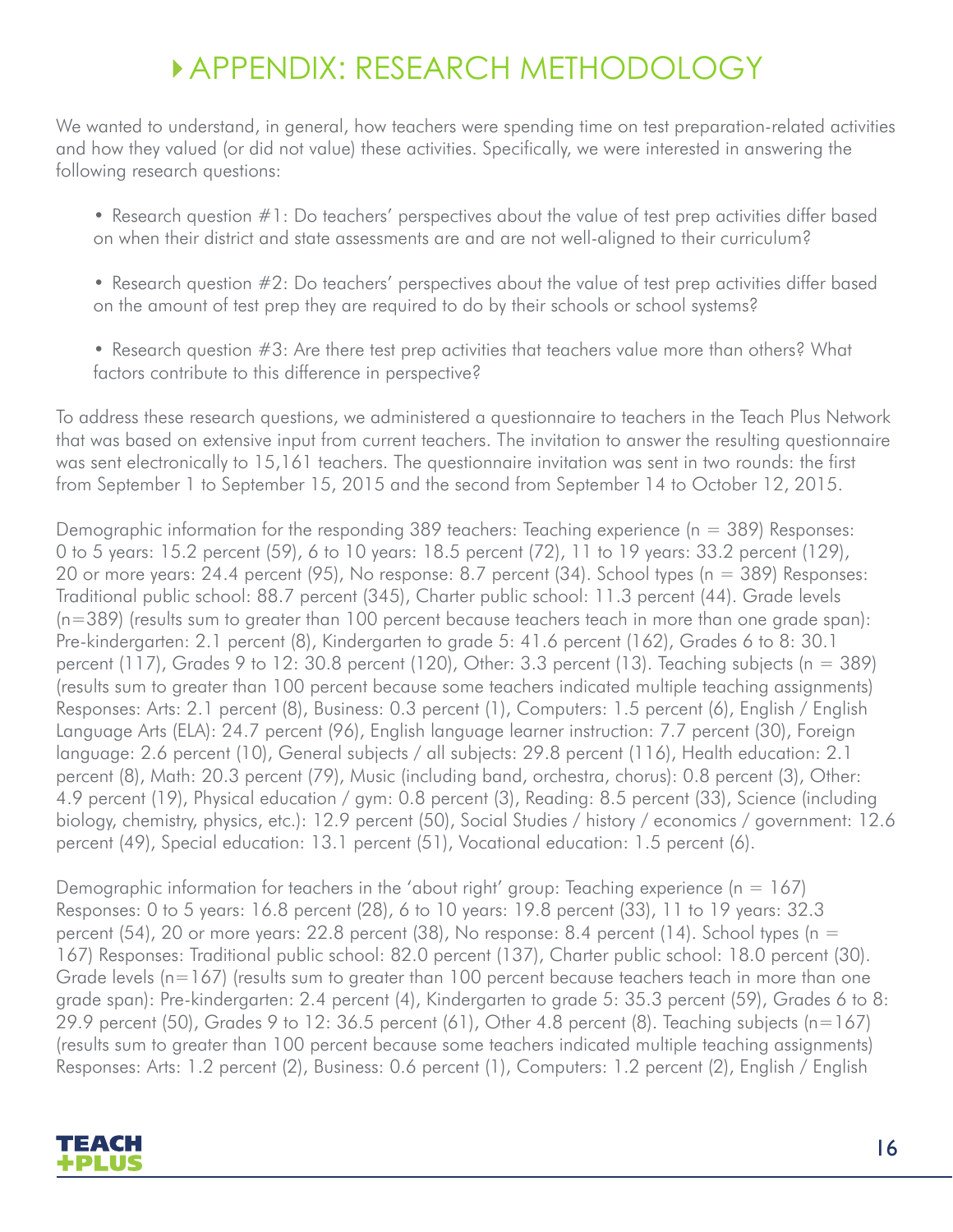Language Arts (ELA): 23.4 percent (39), English language learner instruction: 6.0 percent (10), Foreign language: 2.4 percent (4), General subjects / all subjects: 26.3 percent (44), Health education: 1.2 percent (2), Math: 24.6 percent (41), Music (including band, orchestra, chorus): 1.2 percent (2), Other: 4.8 percent (8), Physical education / gym: 0.0 percent (0), Reading: 8.4 percent (14), Science (including biology, chemistry, physics, etc.): 12.0 percent (20), Social Studies / history / economics / government: 12.0 percent (20), Special education: 12.6 percent (21), Vocational education: 2.4 percent (4).

Demoaraphic information for teachers in the 'too much' group: Teaching experience (n = 222) Responses: 0 to 5 years: 14.0 percent (31), 6 to 10 years: 17.6 percent (39), 11 to 19 years: 33.8 percent (75), 20 or more years: 25.7 percent (57), No response: 9.0 percent (20). School types (n = 222) Responses: Traditional public school: 93.7 percent (208), Charter public school: 6.3 percent (14). Grade levels (n=222) (results sum to greater than 100 percent because teachers teach in more than one grade span): Pre-kindergarten: 1.8 percent (4), Kindergarten to grade 5: 46.4 percent (103), Grades 6 to 8: 30.2 percent (67), Grades 9 to 12: 26.6 percent (59), Other: 2.3 percent (5). Teaching subjects (n = 222) (results sum to greater than 100 percent because some teachers indicated multiple teaching assignments) Responses: Arts: 2.7 percent (6), Business: 0.0 percent (0), Computers: 1.8 percent (4), English / English Language Arts (ELA): 25.7 percent (57), English language learner instruction: 9.0 percent (20), Foreign language: 2.7 percent (6), General subjects / all subjects: 32.4 percent (72), Health education: 2.7 percent (6), Math: 17.1 percent (38), Music (including band, orchestra, chorus): 0.5 percent (1), Other: 5.0 percent (11), Physical education / gym: 1.4 percent (3), Reading: 8.6 percent (19), Science (including biology, chemistry, physics, etc.): 13.5 percent (30), Social Studies / history / economics / government: 13.1 percent (29), Special education: 13.5 percent (30), Vocational education: 0.9 percent (2).

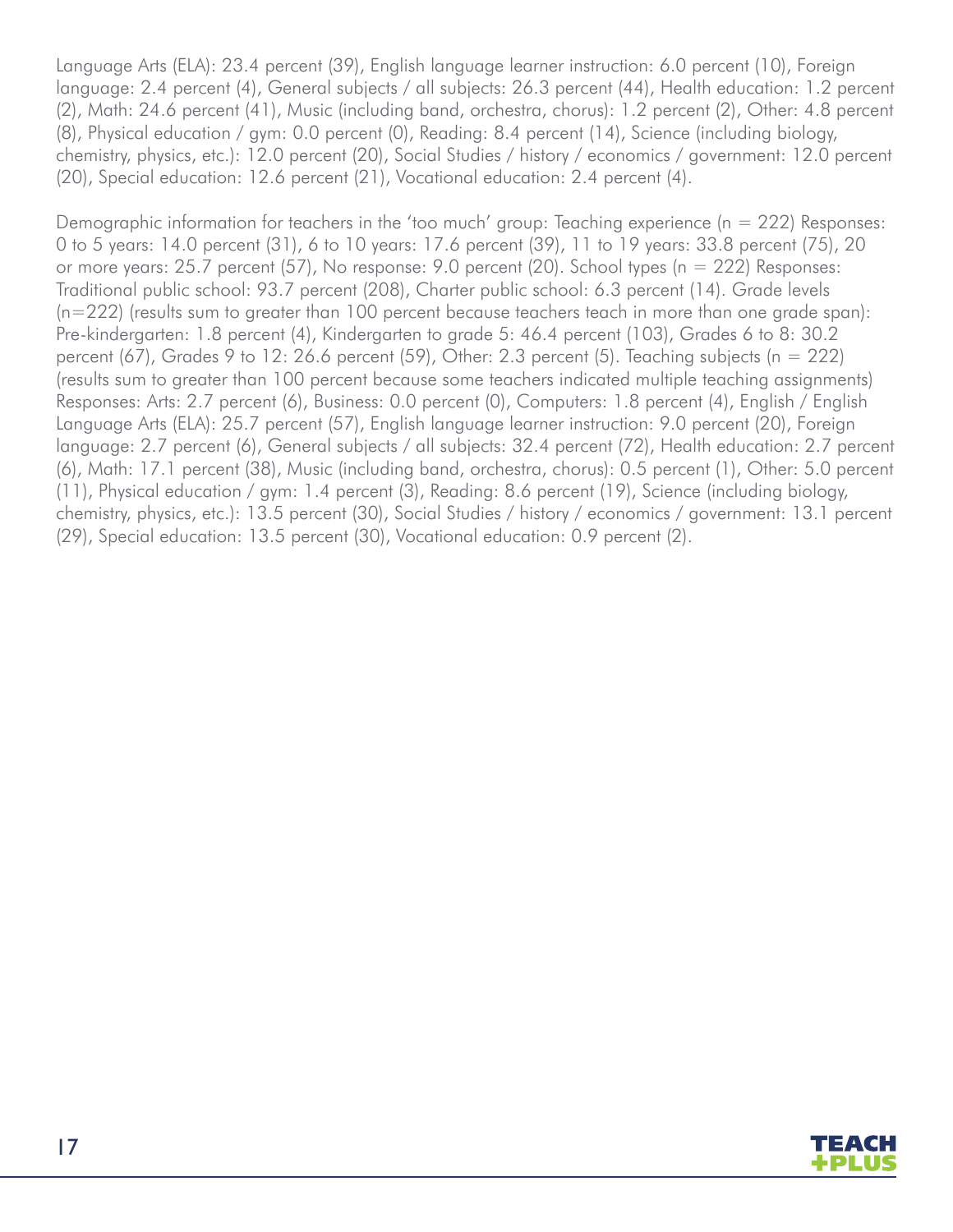## ENDNOTES

<sup>1</sup> See Hart, R., Casserly, M., Uzzell, R., Palacios, M., Corcoran, A., & Spurgeon, L. (2015). Student Testing in America's Great City Schools: An Inventory and Preliminary Analysis. Washington, D.C.: Council of Great City Schools. Lazarin, M. (2014). Testing Overload in America's Schools. Washington, D.C.: Center for American Progress. Nelson, H. (2013). Testing More, Teaching Less What America's Obsession with Student Testing Costs in Money and Lost Instructional Time. Washington, D.C.: American Federation of Teachers.

2 See Teoh, M., Coggins, C., Guan, C., & Hiler, T. (2014). The Student and the Stopwatch: How much time do American students spend on testing? Boston, MA: Teach Plus.

<sup>3</sup> Question: "When you think about how much time you spent on 'test prep' during the 2014-2015 school year, how do you feel about the amount of time?" (n = 389) Responses: "Too much time was spent on 'test prep' activities" (57.1 percent), "The amount of time spent on 'test prep' activities was about right" (38.3 percent), "Too little time was spent on 'test prep' activities" (4.6 percent). Results may not sum to 100 percent due to rounding.

<sup>4</sup> Teachers who provided usable data on time spent on activities ( $n = 263$ ) had a median total time of 15.0 hours per month. Teachers in the 'about right' group ( $n = 117$ ) had a median total time of 12.0 hours per month. Teachers in the 'too much' group ( $n = 146$ ) had a median total time of 16.4 hours per month. Assumptions used to calculate the time were: 20 school days a month, four school weeks per month, nine months in a school year. One school day consisted of 6 hours and one class period was 60 minutes. These assumptions were determined by the teacher authors of this study.

5 See Endnote 2.

6 Question: "Please indicate the degree to which you agree or disagree with the following statement: 'The state assessments my students take are well-aligned to the curriculum I teach.'" Teachers in the 'about right' group (n = 166) Responses: "Strongly agree" (11.4 percent), "Agree" (33.1 percent), "Neutral" (25.9 percent), "Disagree" (15.1 percent), "Strongly disagree" (7.8 percent), "Not applicable" (6.6 percent). Teachers in the 'too much' group (n = 222) Responses: "Strongly agree" (5.0 percent), "Agree" (23.4 percent), "Neutral" (17.6 percent), "Disagree" (27.0 percent), "Strongly disagree" (21.2 percent), "Not applicable" (5.9 percent).

 $^7$  Question: "Please indicate the degree to which you agree or disagree with the following statement: 'The district-required assessments (not including the state-required assessments) my students take are well-aligned to the curriculum I teach.'" Teachers in the 'about right' group (n = 167) Responses: "Strongly agree" (6.6 percent), "Agree" (34.7 percent), "Neutral" (24.6 percent), "Disagree" (16.2 percent), "Strongly disagree"  $(5.4$  percent), "Not applicable" (12.6 percent). Teachers in the 'too much' group ( $n = 220$ ) Responses: "Strongly agree" (4.5 percent), "Agree" (25.0 percent), "Neutral" (15.5 percent), "Disagree" (26.4 percent), "Strongly disagree" (23.2 percent), "Not applicable" (5.5 percent).

<sup>8</sup> Question: With regards to "Administered predictive tests," "Do you think this was a good or poor use of time?" Teachers in the 'about right' group (n = 75) Responses: "Very good" (29.3 percent), "Good" (33.3 percent), "Neutral" (21.3 percent), "Poor" (13.3 percent), "Very poor" (2.7 percent). Teachers in the 'too much' group (n = 111) Responses: "Very good" (13.5 percent), "Good" (23.4 percent), "Neutral" (17.1 percent), "Poor" (24.3 percent), "Very poor" (21.6 percent).

#### TEACH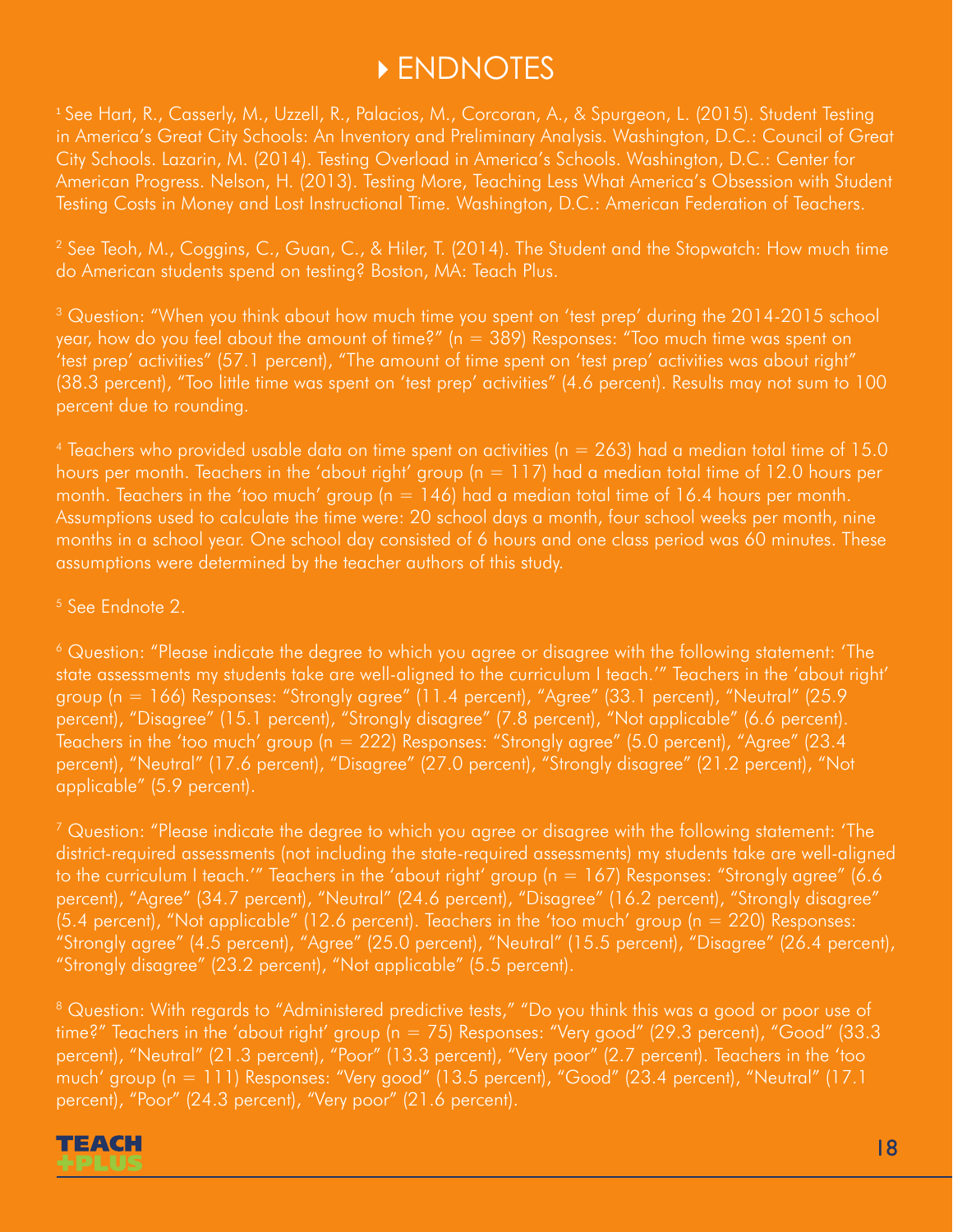9 Question: For each activity, teachers were asked, "Was this activity mandated by your school and/or school system?" The average percent of time that teachers in the 'about right' group ( $n = 157$ ) spent on non-required activities is 49.55 percent and on required activities is 50.45 percent. The average percent of time that teachers in the 'too much' group ( $n = 204$ ) spent on non-required activities is 31.21 percent and on required activities is 68.79 percent.

<sup>10</sup> The average length of time for test prep activities ( $n = 17$ ) was 3.46 hours per month and the percent of teachers saying the activity was a "Very good" or "Good" use of time was 75 percent, on average.

<sup>11</sup> Question: For each activity, teachers were asked, "Do you think this was a good or poor use of time?" The average percent of time teachers in the 'about right' group (n = 116) spent on activities they considered: "Very good" or "Good" use of time (89.2 percent), "Neutral" (7.9 percent), "Poor" or "Very poor" use of time (3.0 percent). The average percent of time teachers in the 'too much' group ( $n = 144$ ) spent on activities they considered: "Very good" or "Good" use of time (68.1 percent), "Neutral" (18.4 percent), "Poor" or "Very poor" use of time (13.5 percent).

12 See U.S. Department of Education. Every Student Succeeds Act (ESSA). Retrieved from http://www.ed.gov/ essa.